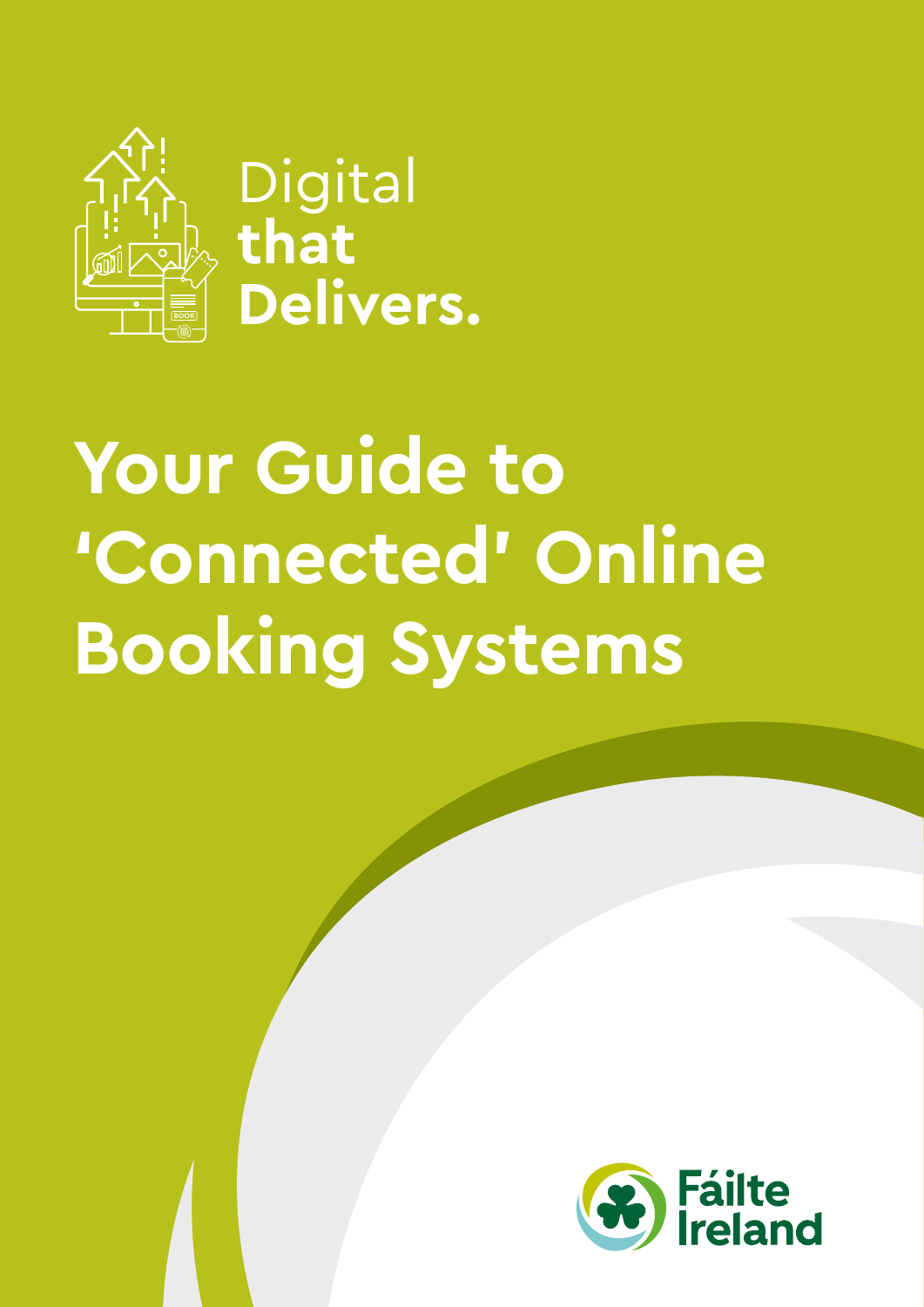## **Contents**

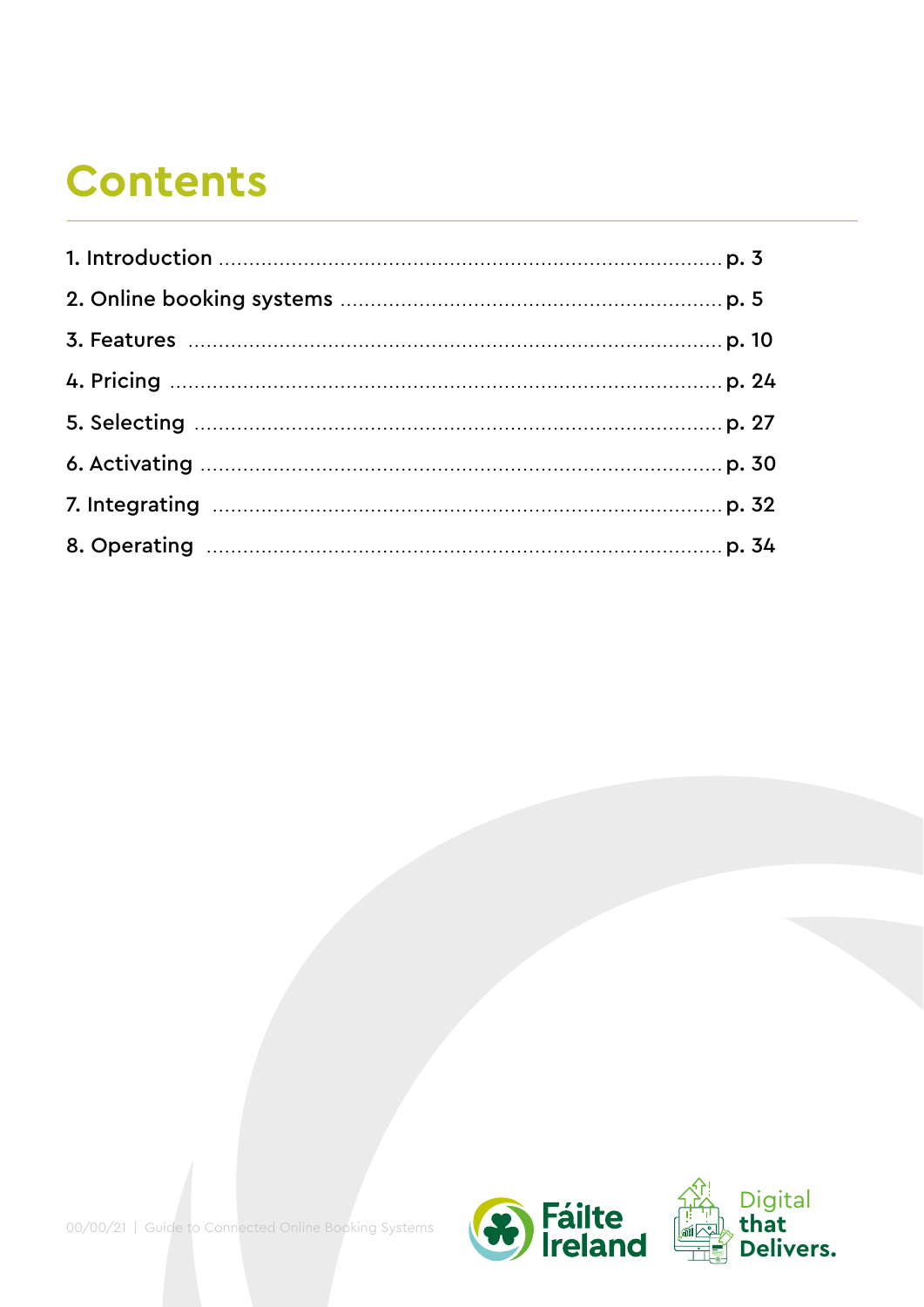## <span id="page-2-0"></span>**1. Introduction**

The past two years have seen unprecedented change in global travel markets and in the Irish travel and tourism industry. For those who provide visitor experiences (including day tours, activities, and attractions) it has brought significant financial, operational, and personal challenges.

But visitors are returning, and they are bringing with them opportunities for visitor experience providers — but especially for those who have adapted to changing customer needs and behaviours.

## **Trends and opportunities**

Technology is changing travel. It is changing the way people find places to go or things to do, and the way they plan and book their trips. It is even changing how people behave when they're on holiday and how they share their travel experiences.

Technology is also changing the travel industry. It has enabled the creation of online travel agencies (or OTAs, e.g. Booking.com, Expedia) and online marketplaces for visitor experiences (e.g. Viator, GetYourGuide) that promise travellers increased choice and convenience — and promise tour, activity, and attraction providers increased visibility and sales.

At the same time, technology has made it easier for visitor experience providers — from major attractions to micro-businesses — to bypass third party distributors and sell directly to the consumer. It is easier and less expensive than ever for you to create a website and attract traffic to your website from email, social networks, search engines, and other sources.

It's up to you to decide what experiences you offer and where you sell them. However, many consumers now prefer to book online — and expect the same availability whether they're booking through your website, over the phone, in person, or through distributors. Today's online booking systems are capable of providing this real-time view of your availability and pricing and of driving sales through multiple channels at the same time.

But the right system can deliver benefits that go beyond online bookings. It can also make your business more cheaper and easier to run, and generate insights to help you improve your products, marketing, and distribution. In order to enjoy these benefits, you need to select the right system — and use it to its full potential.

**Whether you're in the market for your first online booking system, looking to replace or extract more value from your existing system, or simply wondering whether you need such a system, then this guide is for you.**





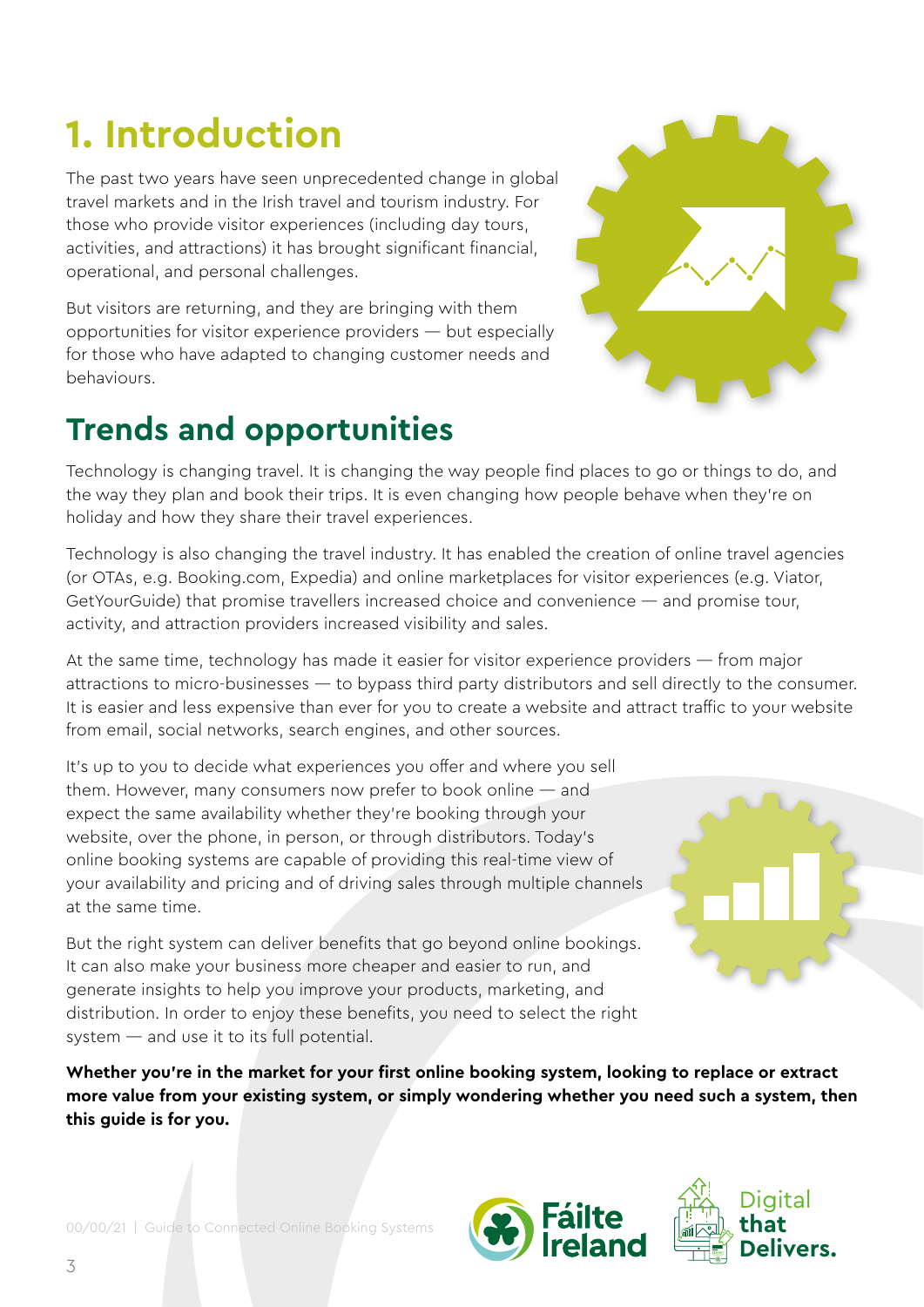## **About this guide**

We created this guide for tour, activity, and attraction providers — to help you understand the features and benefits that online booking systems offer, to select a system that meets your needs, and to create a plan for activating and operating your chosen system.

**Section 2** explains how online booking systems for tours, activities, and attractions differ from the sorts of systems you might use to sell physical merchandise. It describes how online booking systems can be used to power real-time distribution of experiences across multiple channels. It goes on to distinguish between systems that are designed primarily for tours and activities and those designed with venues and attractions in mind.

**Section 3** identifies some of the key features and benefits that online booking systems offer, including those that are likely to be essential for any experience provider and those that could help you work more efficiently or intelligently.

**Section 4** explains the different pricing models that booking system vendors use and identifies the different costs you're likely to encounter, including setup, subscription, booking, and payment fees.

**Sections 5 to 7** outline processes that you can follow to select and activate an online booking system — and to integrate your chosen system with your website and other distribution channels, as well as with other software (e.g. an existing CRM system) or hardware (e.g. access control barriers).

**Section 8** notes some key points that you should take into account when developing your plan for operating the system — for instance, in relation to training staff, updating processes and policies, or working with tour operators, affiliates, and other third parties.

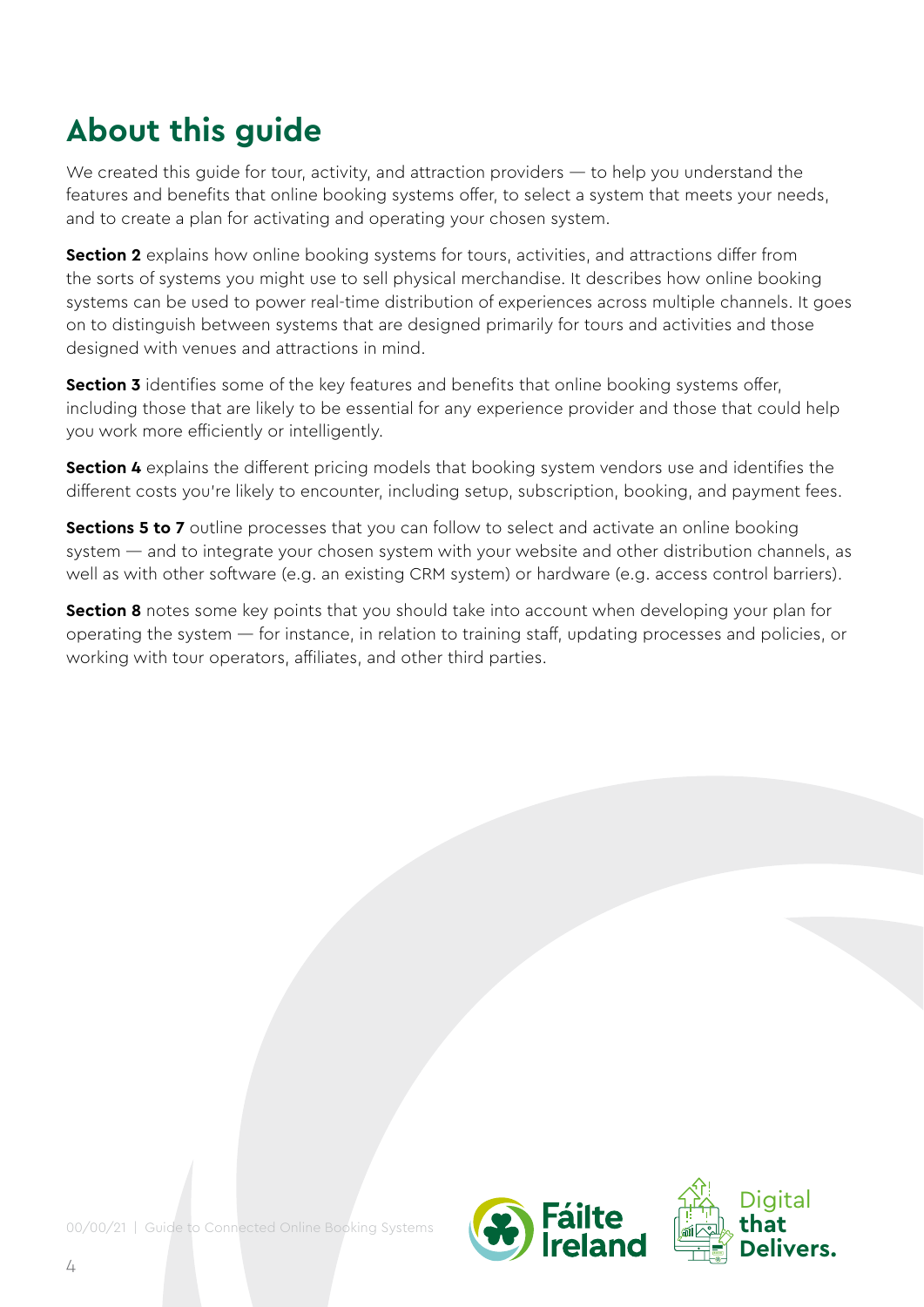## <span id="page-4-0"></span>**2. Online booking systems**

Online booking systems aren't just about taking bookings through your website. They're also capable of processing back office or walkup bookings — as well as bookings through OTAs, tour operators, and other distributors.

And they're not just about bookings, either. Systems that are purpose-built for tours, activities, and attractions can transform the way you run your operations, manage staff and equipment, handle payments, communicate with customers, and monitor performance.

### **Booking vs. e-commerce systems**



When people book a tour, activity, attraction, or event, they do two things:

- 1. They **reserve** a slot. For instance, they might book one of 10 slots on a walking tour that meets on a particular date and time, at a specified location. Reservations allow people to add items to their itineraries — and allow you to plan ahead and manage capacity. If you don't expect to face constraints on capacity, then you might choose to allow visitors (in effect) to reserve all slots within your opening hours, without choosing a specific time.
- 2. They **pay** for the specific combination of product and slot that they selected at the reservation step.

Some museums, galleries, and other experiences are free to the visitor — and some now allow reservations. But in the sense we use the term, only products that are both paid for and reservable are 'bookable'.

An **online booking system** allows people to reserve and pay for accommodation, experiences or other travel products through the internet — or through point-of-sale devices or contact centres that are connected to the internet.

> Online booking systems are a type of e-commerce system. But they differ from general purpose e-commerce systems such as WooCommerce or Shopify in that online booking systems are designed to sell travel products — rather than products like physical merchandise that don't require reservations.

When it comes to selling tours, activities, and attractions, general purpose systems like WooCommerce or Shopify might not be the best choice. These systems can handle online sales, of course, but they lack the specialised functionality that experience providers need — for instance, to create and manage complex schedules, to manage staff and equipment, or to facilitate distribution through tour operators.

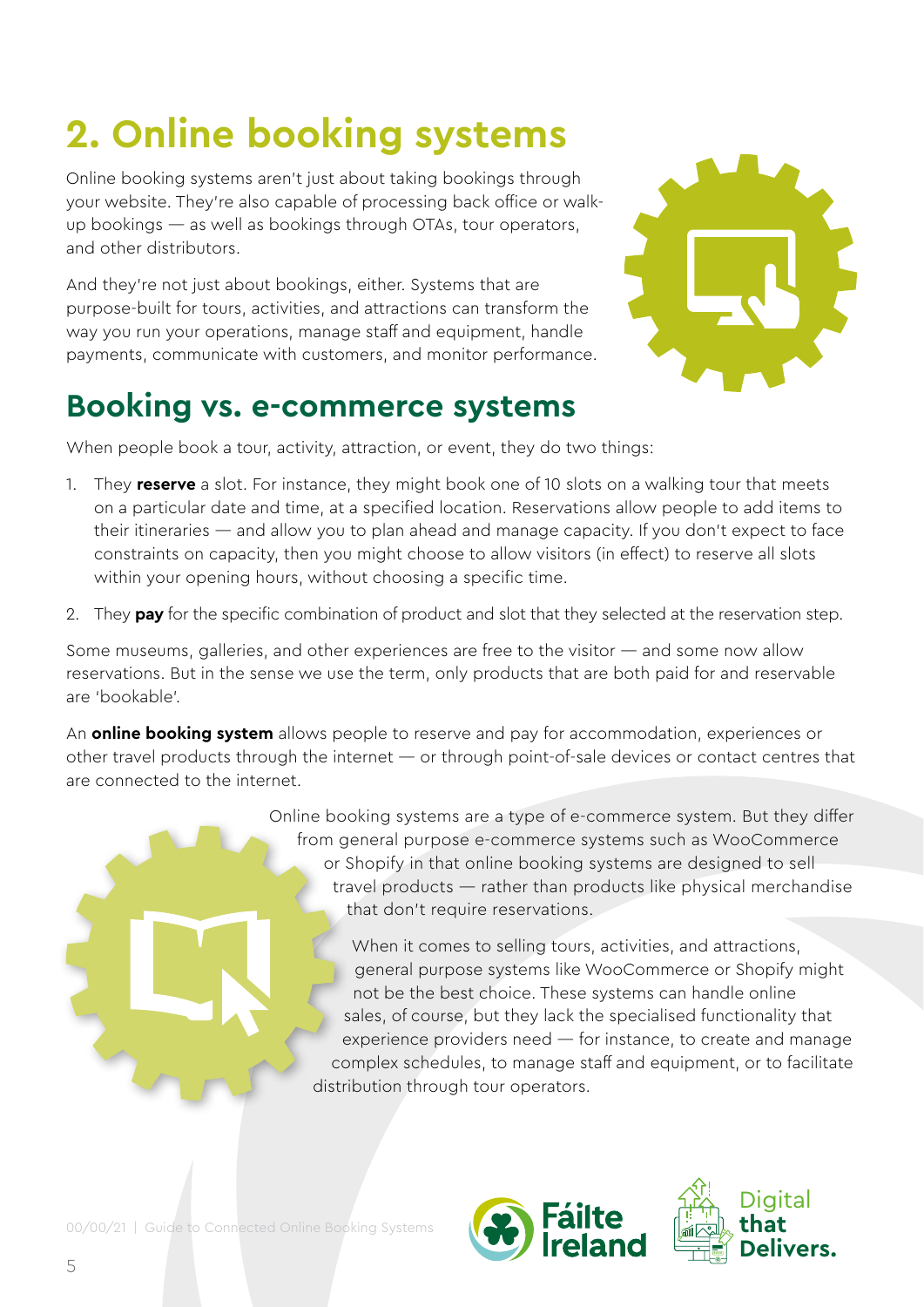### **What type of system should you choose?**

Tour, activity, and attraction providers are not, as a rule, experts in developing software or managing tech projects. So they tend to struggle when it comes to building booking systems or re-engineering general purpose e-commerce systems to meet their needs.

In most cases, visitor experience providers find that an off-the-shelf system — one purpose-built for tours, activities, attractions, or events — is better and more sustainable than a bespoke solution. Not only are such systems often cheaper to implement and run than bespoke systems, but they may also offer more functionality, since they have been developed over many years to address the needs of hundreds or even thousands of experience providers.

You may also find it beneficial to use a system that is separate from but 'plugged in' to your website. This provides flexibility — since it allows you to change your system without redeveloping your website, or to switch web developers without losing your booking system.

Of course, systems may be 'purpose-built' to suit different purposes — so it's vital to choose the right one based on the types of products you sell, on how you distribute those products, and on how you run your operations or reports. In this guide, we have divided online booking systems into two broad categories:

- **1. Tour and activity booking systems** allow you to create and manage schedules, particularly where you want to offer a range of experiences but have limited slots, staff, or equipment. These systems are often built with the needs of small businesses in mind — including small to medium-sized attractions — and tend to be priced accordingly.
- **2. Venue and attraction booking systems** (sometimes called 'box office systems') are designed to sell tickets for admission to larger attractions or for events. They may emphasise features such as pointof-sale integration, allocated seating, user account sign-in (e.g. for members), or donations.

It is worth noting that some tour and activity systems can also be used to sell admission or event tickets — and some systems designed for larger venues and attractions may also be capable of selling tours and activities. Again, you'll need to identify the particular features that you need or want and conduct your own research to determine which systems might be the best fit for you.

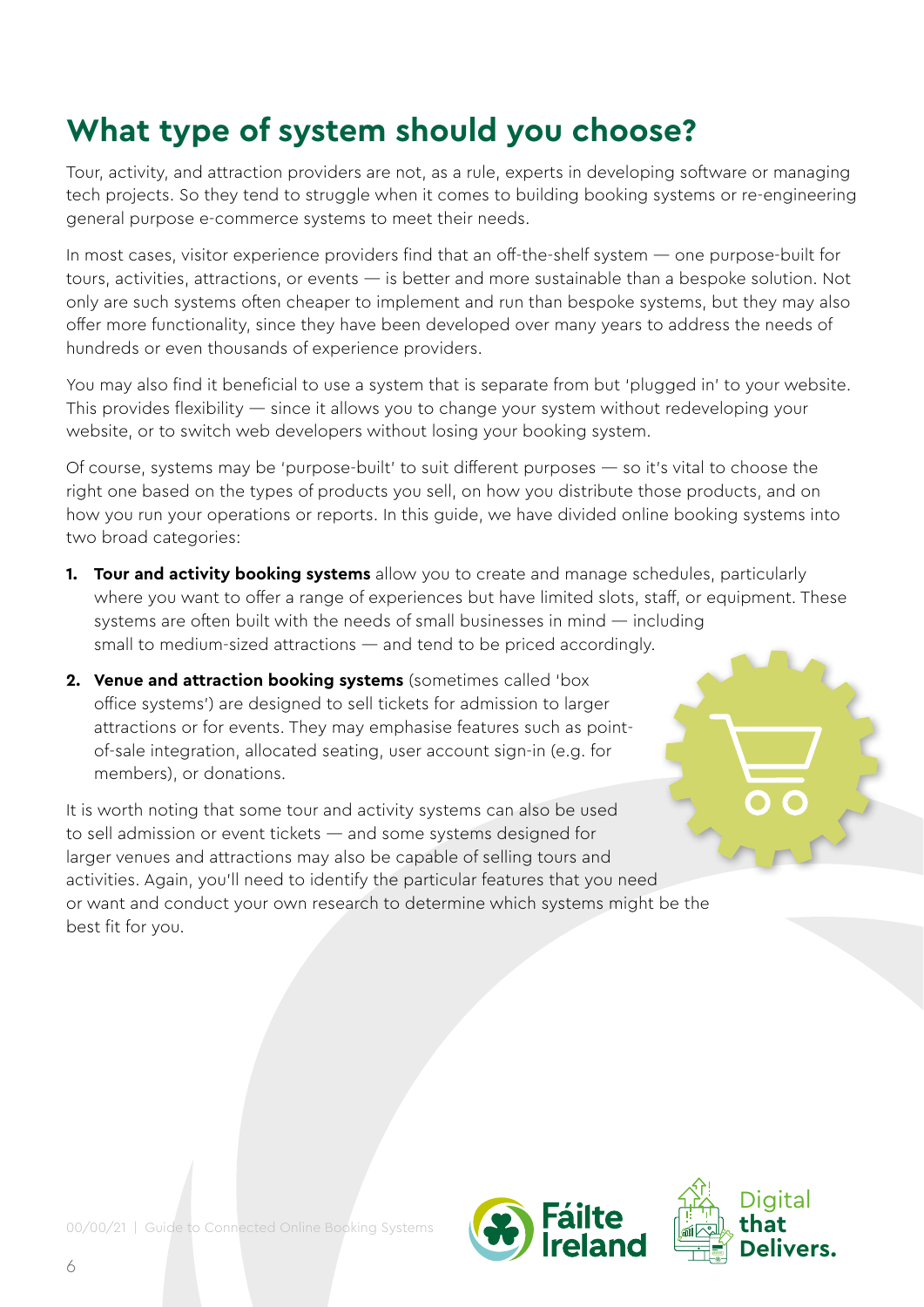### **Channels vs systems**

It can sometimes be difficult to distinguish between an online booking 'system' and an online distribution 'channel'. The confusion arises, in part, because some online distribution channels have supplier portals that allow you to upload information about tours, activities, admission or events and to create and manage schedules. Distributors may even encourage you to think of these lightweight systems as a substitute for your own independent booking system.

For instance, Viator, GetYourGuide, and Tiqets are online distribution channels that specialise in tours, activities, and attractions. They have their own online booking systems that allow you to manage schedules, slots, and pricing. But the products you upload to their systems can generally only be sold through these channels or their networks of distributors. If you used these as your primary booking system, then you might end up paying substantial commissions on every booking — while missing out on the features and flexibility offered by standalone booking system.

Similarly, eticketing companies such as ClearBookings, Ticketweb, and MyTopTickets look like booking system vendors, but are actually distributors. They don't sell booking systems, but sell tickets on your behalf. While they might seem an easy solution to the problem of selling tickets online, they generally won't provide you with the capability to power bookings through your website, in-person, and back-office channels. In most cases, they won't give you the flexibility to use the third party distributors of your choice, or offer the full range of

features that we've identified in section 3.

This is not to say that you shouldn't use these channels  $$ they can make useful additions to your distribution mix. But we recommend using them as distribution channels in addition to your own online booking system, not as a replacement for it. When using systems like Viator, GetYourGuide, or Tiqets, you may even have the option of creating direct connections with your booking system.

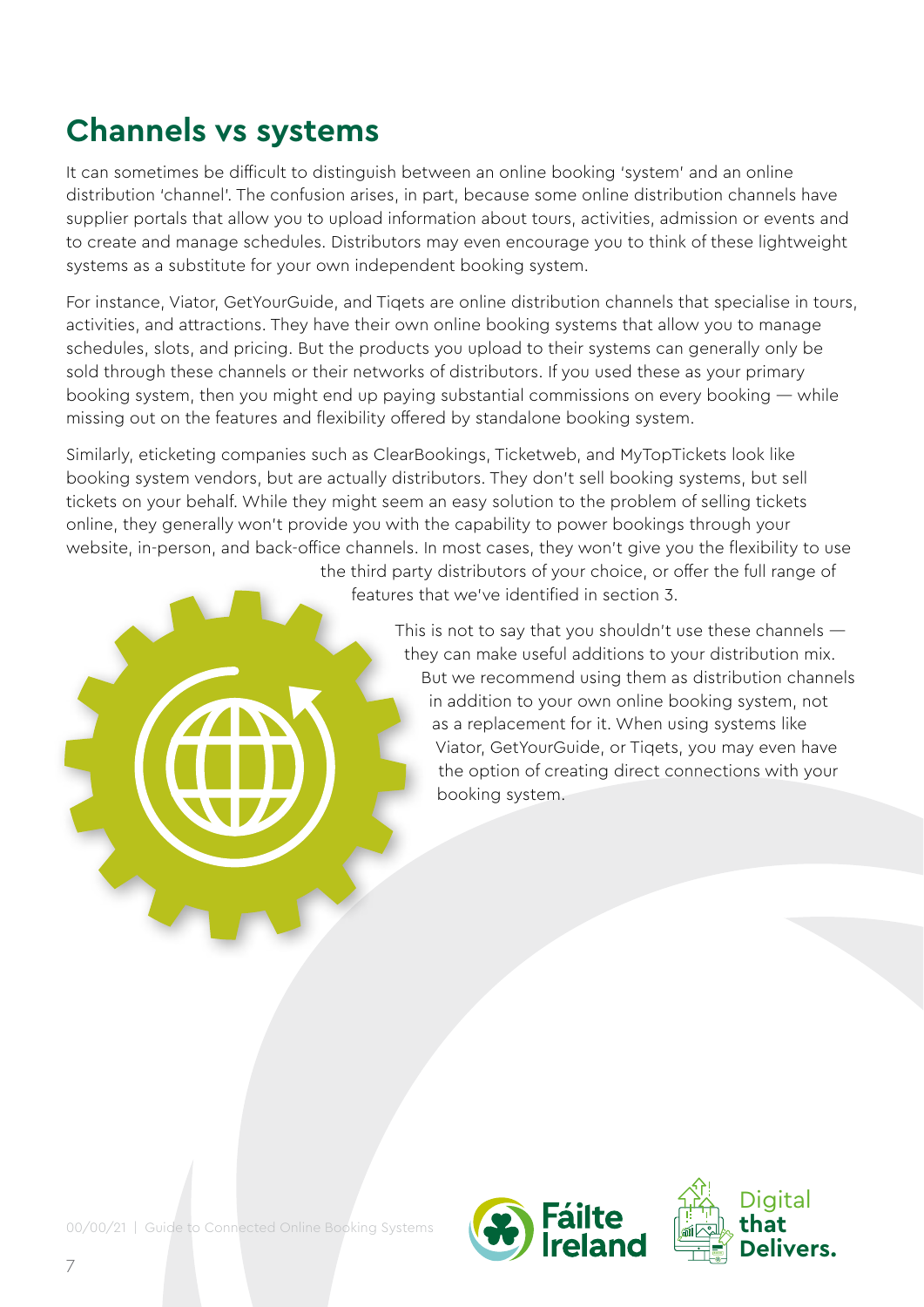### **Distribution and connectivity**

When choosing a booking system, it's important to think not only about the needs of users on your website, but also about the other channels through which people may want to book your experiences. For instance, if you take bookings from consumers or trade customers over the phone, then you will need a system that supports back-office bookings — or you might start directing those bookings online. If you sell over-the-counter or in-the-field, then you might want a system that can integrate with electronic or mobile point-of-sale devices. Integrating all of your direct distribution channels with a central booking system makes it easier to manage scheduling, pricing, and capacity, and to create comprehensive sales reports.



But the same logic also extends to your third party distribution channels. If you're selling through tour or coach operators, then you might choose a system that lets you set them up with accounts so they can see live availability for exclusive products and book online. But the future of distribution for visitor experiences is in automation — and many booking systems now allow you to connect directly to resellers and distributors online through an API or channel manager (see section 3.2). **Connectivity** is the 'killer app' of modern booking systems.

By integrating all of your distribution channels with a central 'connected' booking system, you can provide your customers with a real-time view of availability and pricing, regardless of whether they're booking online or offline, directly from you or through your distributors or resellers.

But integrating your distribution channels also benefits you: by reducing the need for you to process bookings manually on behalf of customers; by streamlining your management of products, schedules and capacity; and by at once enhancing and simplifying your sales reporting.

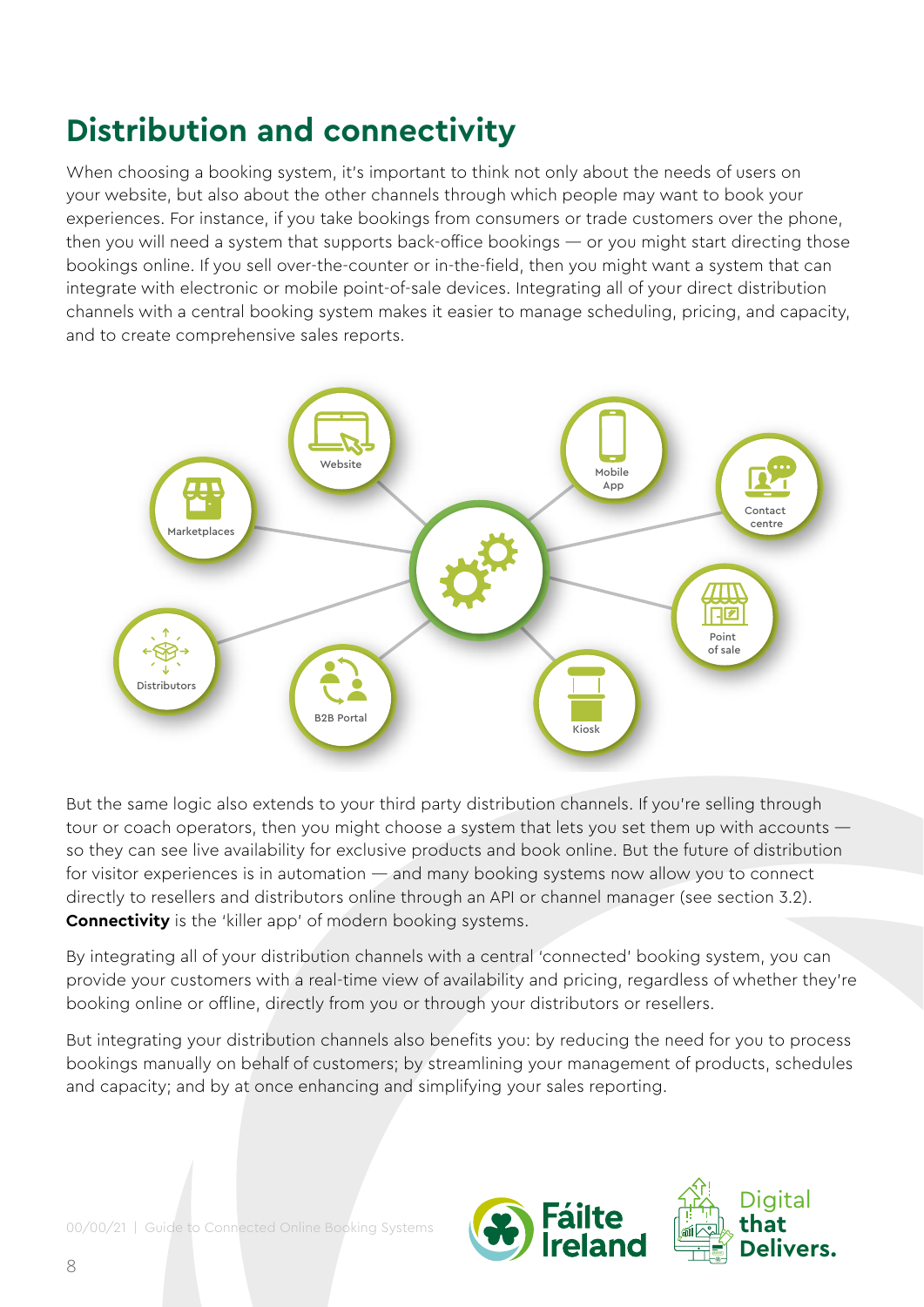#### **Direct: Online via your website**

Your website is probably the first channel you have in mind when to publish booking mini-sites on their web domain. Some allow you to embed booking buttons or forms easily on your existing website. Others involve more complex or technical integrations, and will require a web developer. Compared

through your website are less resource-intensive and can provide you with more data about your customers and about your marketing performance.



#### **Direct: Offline via phone & email or POS**

Some people prefer to speak to a or want to discuss their options. Others prefer simply to walk up and pay on the person bookings through your 'online'

simplify your product your reporting — though, of course, you still need the ePOS / mPOS systems) to facilitate those bookings.



#### **Indirect: Online via trade portal or channel manager**

Many systems allow you to create distributors, allowing them to check your availability and book online at special rates through a 'trade portal'. This can speed things up for them and reduce overheads for you. But the best systems also include a 'channel manager' module that allows you to

— automating the flow of information and bookings. Channel managers have already transformed how accommodation is distributed and are now doing the same for tours,



#### **Indirect: Offline via phone or email**

book on behalf of consumers, you can also make back-office bookings for tour operators, hotel concierges, and the like. You might also reserve allocations of allow distributors to sell your products without restriction. But these methods

with distributors is time you up products; and free sale can result in over-booking (especially where your



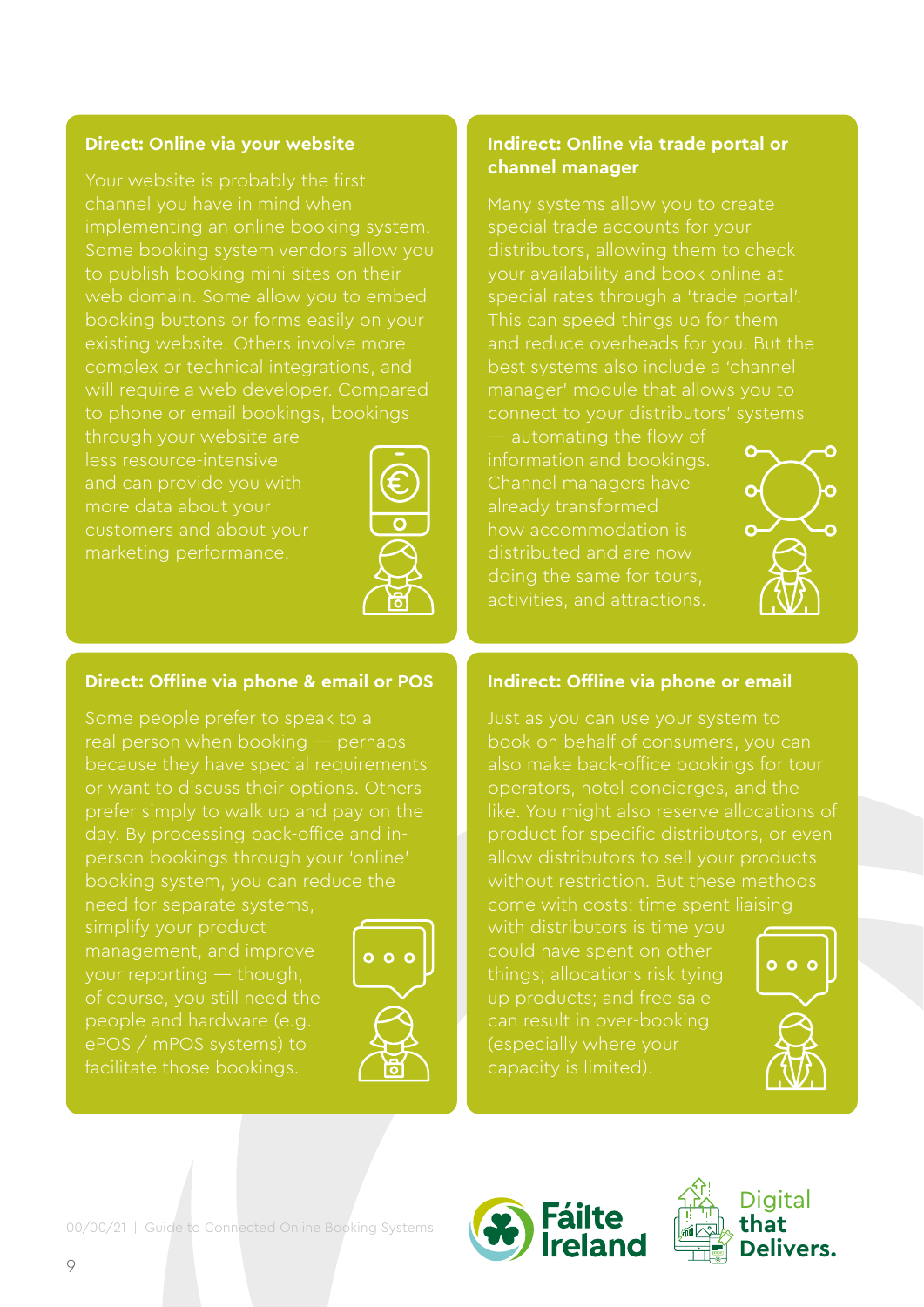## <span id="page-9-0"></span>**3. Features**

Booking systems for tours, activities, and attractions first and foremost enable you to process bookings through your own website, contact centre, or point-of-sale.

However, many of these systems can do far more than schedule tours and activities or sell tickets. They include a variety of other features that can enhance and streamline your distribution and your management of staff, equipment, marketing, communications, finances, reporting, and other business processes.



## **What can these systems do for you?**

With so many online booking systems out there, choosing the right one can seem daunting. But the right system — when used to its full potential — can transform your business. So it's worth taking some time to look at your needs and the options available and to make an informed and wellconsidered choice.

In section 5, we have outlined a process that you can follow to select a system. First, however, it's important to understand some of the different features these systems offer — so that you can match those features to your needs.

Each system has its particular strengths and weaknesses. In this section, we have identified some of the more common features and their benefits and described what you need to activate and use those features.

We've classified these features as follows:

- **1. Essential features** are those that nearly all tour, activity, or attraction providers are likely to need. These include support for real-time scheduling, online bookings, international payments, vouchers, and Google Analytics e-commerce tracking.
- **2. Situational features** may or may not be essential, depending on your particular requirements — and these are normally the features that will lead you to choose one system over another. For instance, if you have limited capacity on tours and want to sell through OTAs, then you will almost certainly want to choose a system that includes a channel manager.

Ultimately, you will need to decide which features you can't live without and which might help your operations run just a bit more smoothly. But make sure you understand what each feature is and what it could do for you before flagging it as simply 'nice to have'.

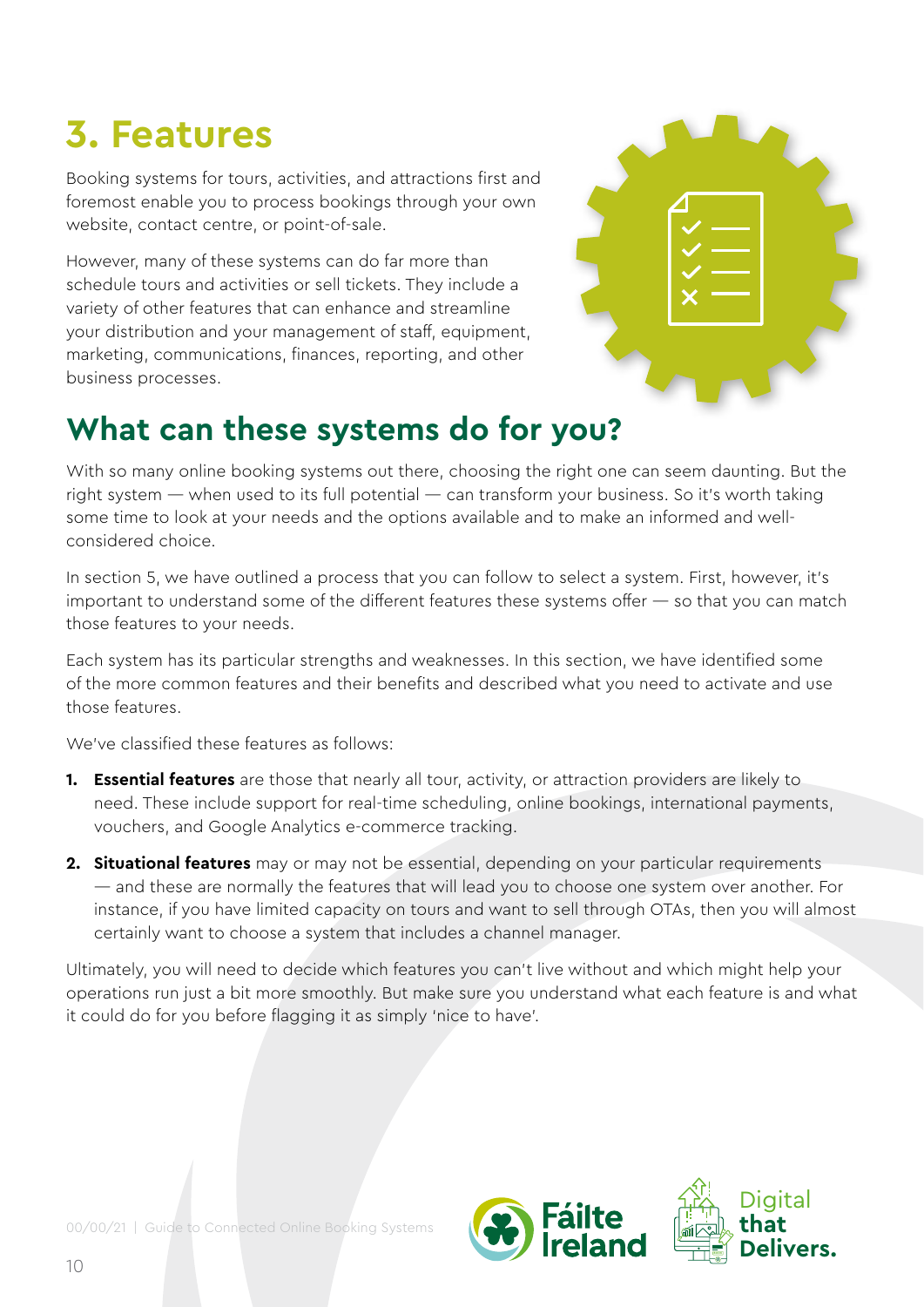### **3.1 Essential features**

#### **Direct online bookings**

Allows visitors to your website to book your tours, activities, admission, or events through a web browser.

**Benefits for you:** Convert more website users into paying customers; Capture customer data and drive opt in to communications; Understand online customer behaviour and calculate digital return-oninvestment; reduce the amount of time you need to spend processing bookings by phone or email.

**Benefits for your customers:** Choice and convenience, especially if they are unable to book by phone, email, or in person — or if they prefer not to do so.

**Integration requirements:** Some vendors allow you to publish branded booking pages — or even entire websites — on their web domains. Others provide booking buttons or 'widgets' that you can embed on your existing website (often the best solution for smaller providers). Still others support integration via iFrames or APIs — which can give you more control over the user experience, but are more complex and costly.

**Operational requirements:** Select, activate, integrate, and manage your online booking system (see sections 5-8).

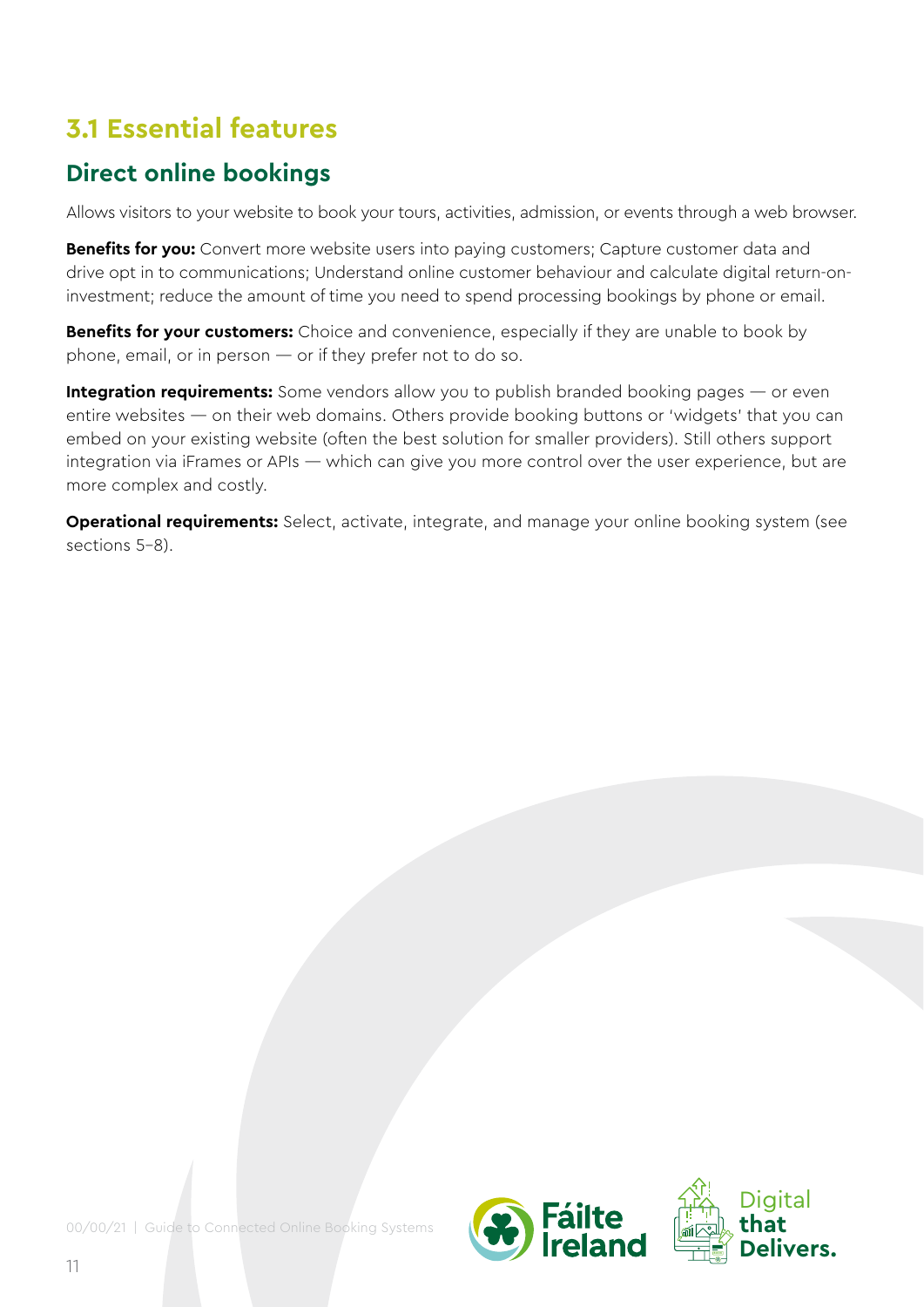#### **PIM & scheduling**

'Product Information Management' (PIM) modules enable you to upload information about your experiences — including names, descriptions, and pricing. When uploading this information, you will also need to set schedules and rules that determine which slots customers can reserve. These rules may be based on date, time, number of participants, or other variables, and may be set to 'close out' other slots automatically where your resources or capacity are limited. Some systems include more advanced features that allow you to set availability based on equipment, staff, seating, or other factors.

**Benefits for you:** Manage all your product information, schedules, pricing, and availability in one place; monitor bookings and plan capacity; prevent over-/under-booking; obtain reports for sales across your whole product portfolio.

**Benefits for your customers:** See and book experiences based on up-to-date information with live availability and pricing.

**Operational requirements:** Depending on your requirements, scheduling may be straightforward or very complex. Consult your booking system vendor to find the right balance between what works for you, your customers or distributors, and your system.

#### **Payment gateway (online payments)**

A payment gateway authorises transactions between you (as the 'merchant') and your customers. It captures, encrypts, and manages customer payment details — such as credit card numbers — and processes payments or refunds.

**Benefits for you:** Reduce the need for manual invoicing and simplify your payments process; allow payments by card (and digital wallets such as Google or Apple Pay) in multiple currencies; increase security and prevents fraud or data breaches at your end — helping to ensure GDPR compliance; increases customer trust and sales.

**Benefits for your customers:** Increase simplicity and security — with less risk of data falling into the wrong hands.

**Integration requirements:** Some online booking systems lock you in to a single payment gateway — and this can simplify activation and billing. Most, however, give you the option to integrate with a range of third-party payment gateways.

**Operational requirements:** You may require additional training to use your payment gateway effectively, especially where processing refunds. And take note of any additional fees!



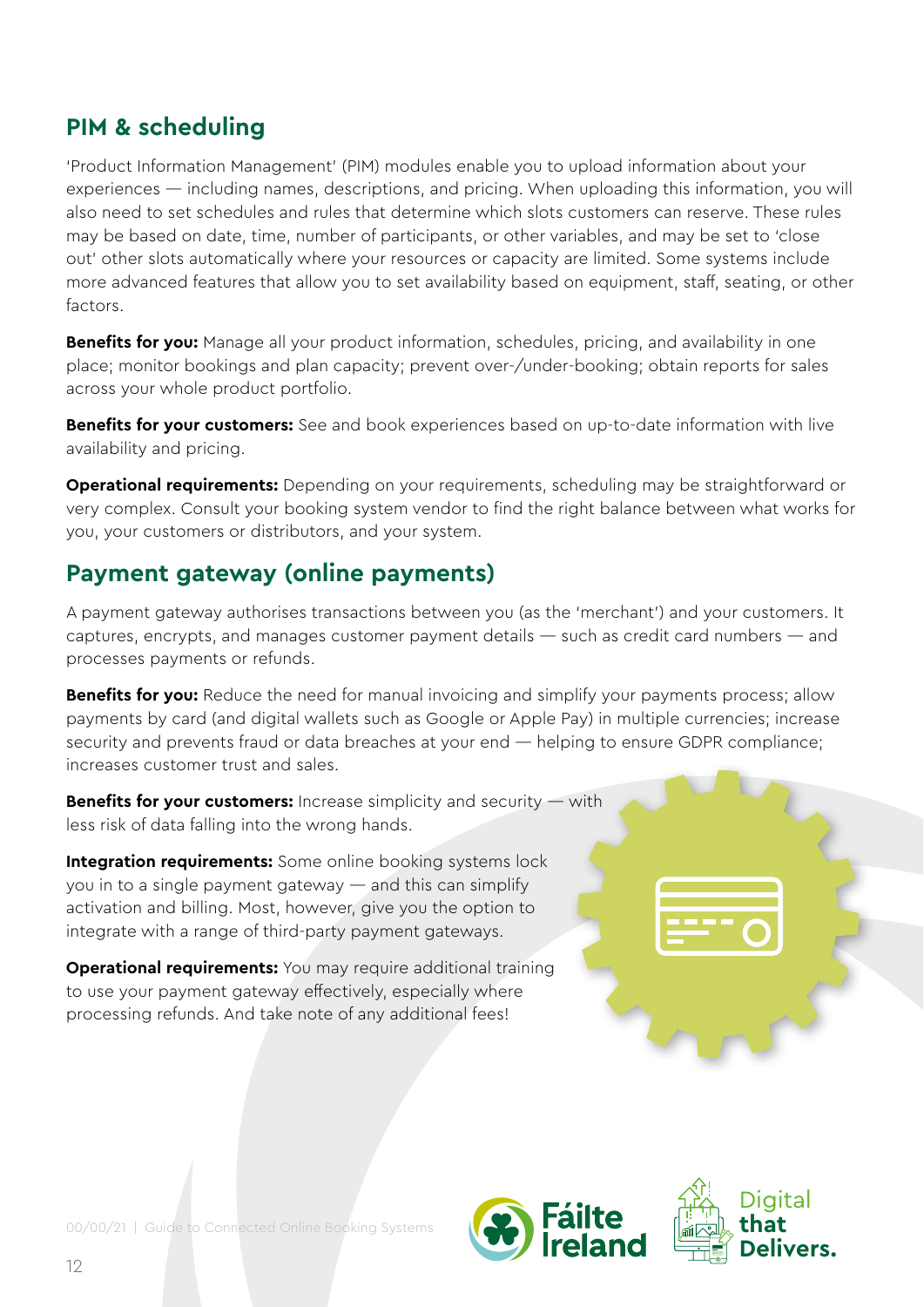#### **Customer relationship management**

A CRM system stores information about your customers — such as names, addresses, email addresses, bookings, or special requirements (e.g. allergies). Your CRM should allow you to allocate users to different segments (e.g. 'members') and to send emails and run reports based on customer data.

**Benefits for you:** Capture and organise customer data in one place; allow you to view information about consumers or trade customers to help manage bookings or provide support; understand, communicate with, and retain your customers.

**Benefits for your customers:** Allow better and more personalised service; improve security of personal data.

**Integration requirements:** Some systems include a built-in CRM, while others allow you to integrate with a third party solution (e.g. Salesforce). Some CRM systems may require further integration with separate e-marketing platforms in order to send e-newsletters or campaign emails.

**Operational requirements:** You may need additional training to use your CRM — e.g. to capture and manage customer data, configure segments, send communications, or run reports.

#### **E-communications**

Send automated emails or texts based on booking behaviour (e.g. confirmations, reminders), or send email campaigns that promote new products, vouchers, or other offers on your website. More capable systems allow you to target campaigns to user segments (e.g. based on last booking date or location).

**Benefits for you:** Reduce support enquiries or 'no-shows'; generate online sales by re-engaging past customers (who have 'opted in'); promote new products or upcoming events.

**Benefits for your customers:** Receive essential information about bookings; discover new things to do; receive relevant news; and access exclusive offers.

**Integration requirements:** Some CRM systems include integrated e-marketing modules, while others require integration with a third party platform such as MailChimp or DotMailer. In order to send marketing communications, you will need to get customers to 'opt in' via your website and/or booking system.

**Operational requirements:** You will need training to create and send campaigns, and to measure performance. Look at processes to capture emails and opt in at point-of-sale.

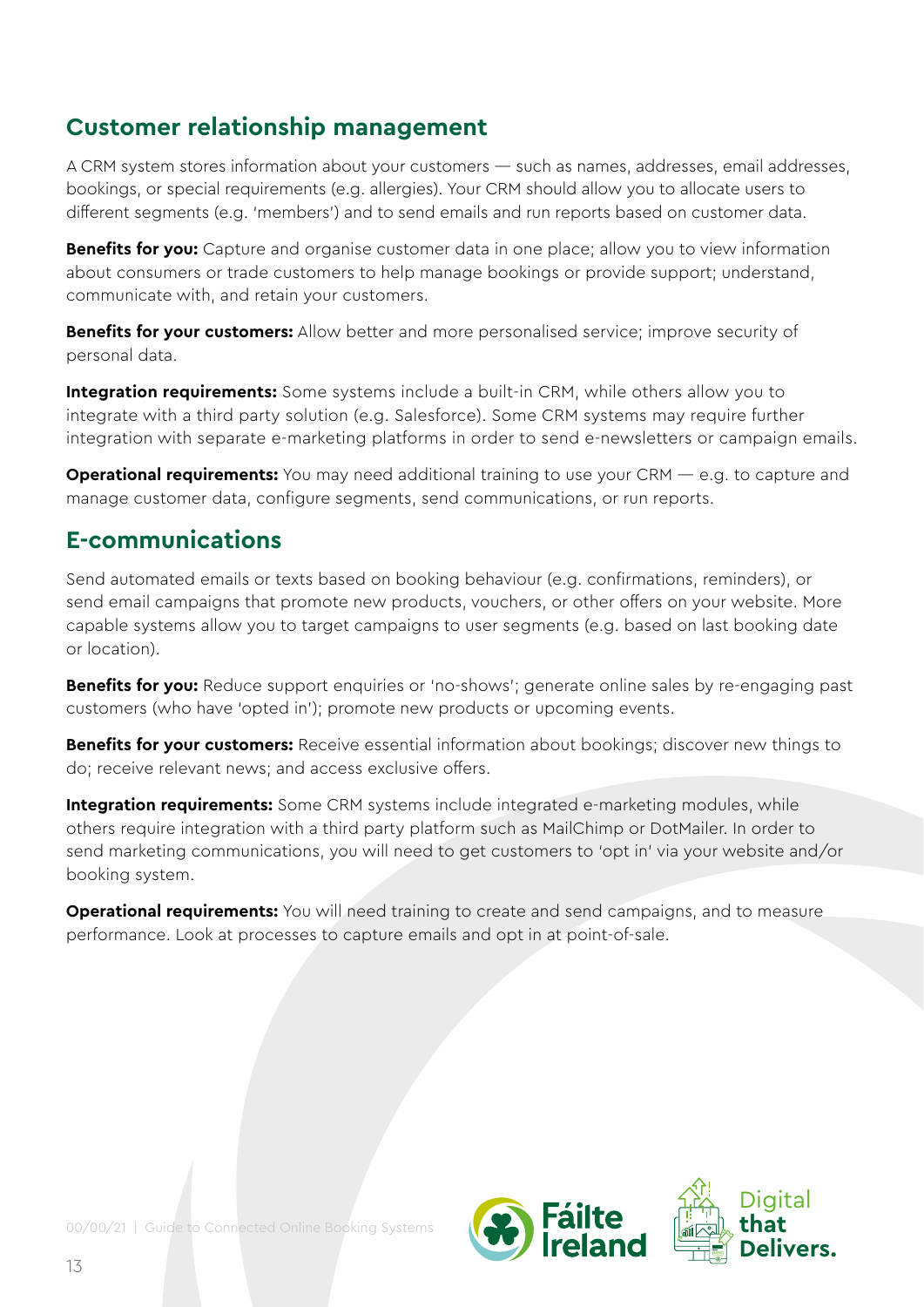#### **Gift Vouchers**

Allow customers to purchase gift vouchers through your booking system and to redeem those vouchers when booking your experiences.

**Benefits for you:** Drive more sales by offering your customers the option of buying a voucher or gift card for family, friends, or employees; generate additional revenue during your off-season or holidays (e.g. Christmas); provide option of converting cancellations (e.g. due to covid-19) into vouchers.

**Benefits for your customers:** Purchase experiences as a flexible gift for and friends, or as an incentive for employees; Redeem vouchers for experiences at a time that suits them.

**Integration requirements:** Most systems include an integrated module for selling and redeeming gift vouchers — others offer this as an add-on.

**Operational requirements:** Most systems will generate gift vouchers automatically when users purchase these through your website. However, your staff may need additional training to support customers who want to purchase or redeem vouchers in person.

#### **Accessibility**

Ensures that your online booking facility is accessible to users on mobiles, tablets, or other devices, or who are experiencing vision, cognitive, or other impairments — while providing and capturing information to make your experiences more accessible.

**Benefits for you:** Increase sales by making your experiences accessible to and bookable by more people; Plan and provide support for visitors with disabilities; Ensure compliance (e.g. with EU Directive 2019/882 on access to products and services).

**Benefits for your customers:** Discover and book experiences on mobiles or tablets, or when experiencing a disability; Identify potential access issues in advance of visit and request support.

**Integration requirements:** Identify and address accessibility and (mobile) responsiveness concerns when integrating bookings with website. Configure product listings and booking system to flag access issues and capture accessibility information. Consider using assistive technologies or mobile payments.

**Operational requirements:** Provide training for staff to ensure website, booking system, booking processes, and experience delivery are managed to enhance accessibility.

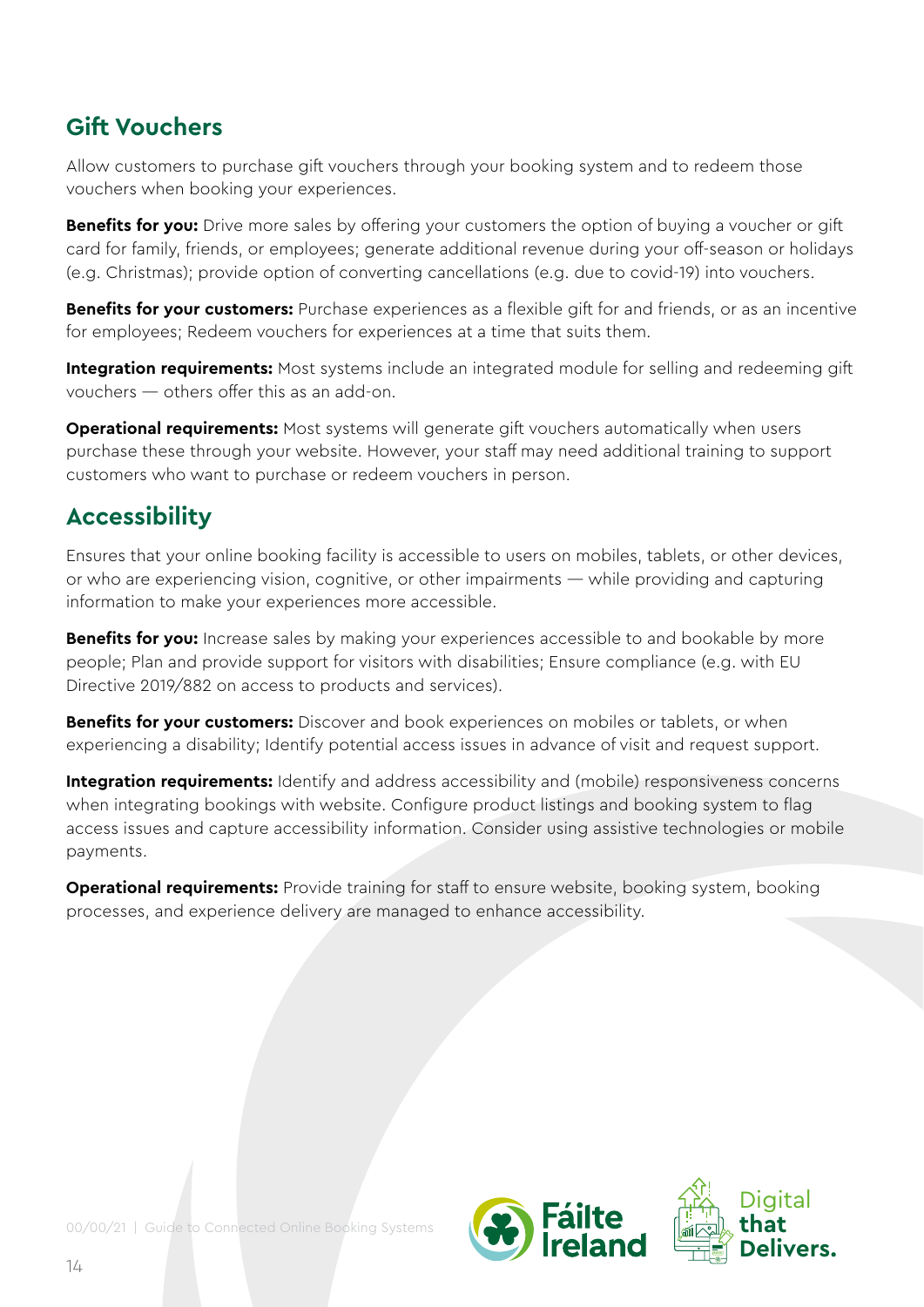#### **Sales reports**

Booking systems vary greatly when it comes to measuring sales performance and generating reports. You will need a system that not only reports total transactions or revenue, but that also allows you to break down sales by date and time, by product and category, by distribution channel (e.g. direct online vs. walk-up) and by customer segment (e.g. nationality, purpose of travel).

**Benefits for you:** Monitor the performance of your direct and indirect, online and offline distribution channels (when run through a central system); Identify trends in booking behaviour; Learn about your customers and improve your product mix.

**Benefits for your customers:** Enjoy improved satisfaction due to ongoing, insight-driven optimisation or marketing & products.

Integration requirements: In order to report by distribution channel, you will need to integrate all of your channels with your booking system; In order to report by customer segment, you will need to integrate your booking system with your CRM — and capture relevant data to your CRM.

**Operational requirements:** Provide training for staff in capturing data, running reports, and interpreting reports.

#### **Google Analytics integration**

Allows anonymised data about online bookings (or other online transactions) to be shared with Google Analytics.

**Benefits for you:** View e-commerce reports for users from segments based on age, location, or marketing campaign; See impact of marketing spend on sales; Make informed decisions about investing in marketing, websites, and content; see where users are dropping out during checkout.

**Benefits for your customers:** Discover relevant experiences through search engines, social networks, or other channels; enjoy an easier-to-use or 'frictionless' online booking journey.

**Integration requirements:** Some online booking systems include modules that simply require you to 'paste in' your Google Analytics tracking ID. Others may require the assistance of a website developer — ensuring unbroken, end-to-end tracking from your campaigns through to completed bookings.

**Operational requirements:** Train marketing staff in tracking campaigns and in running Google Analytics reports against key performance indicators (KPIs) — such as e-commerce conversion rates or average order values.

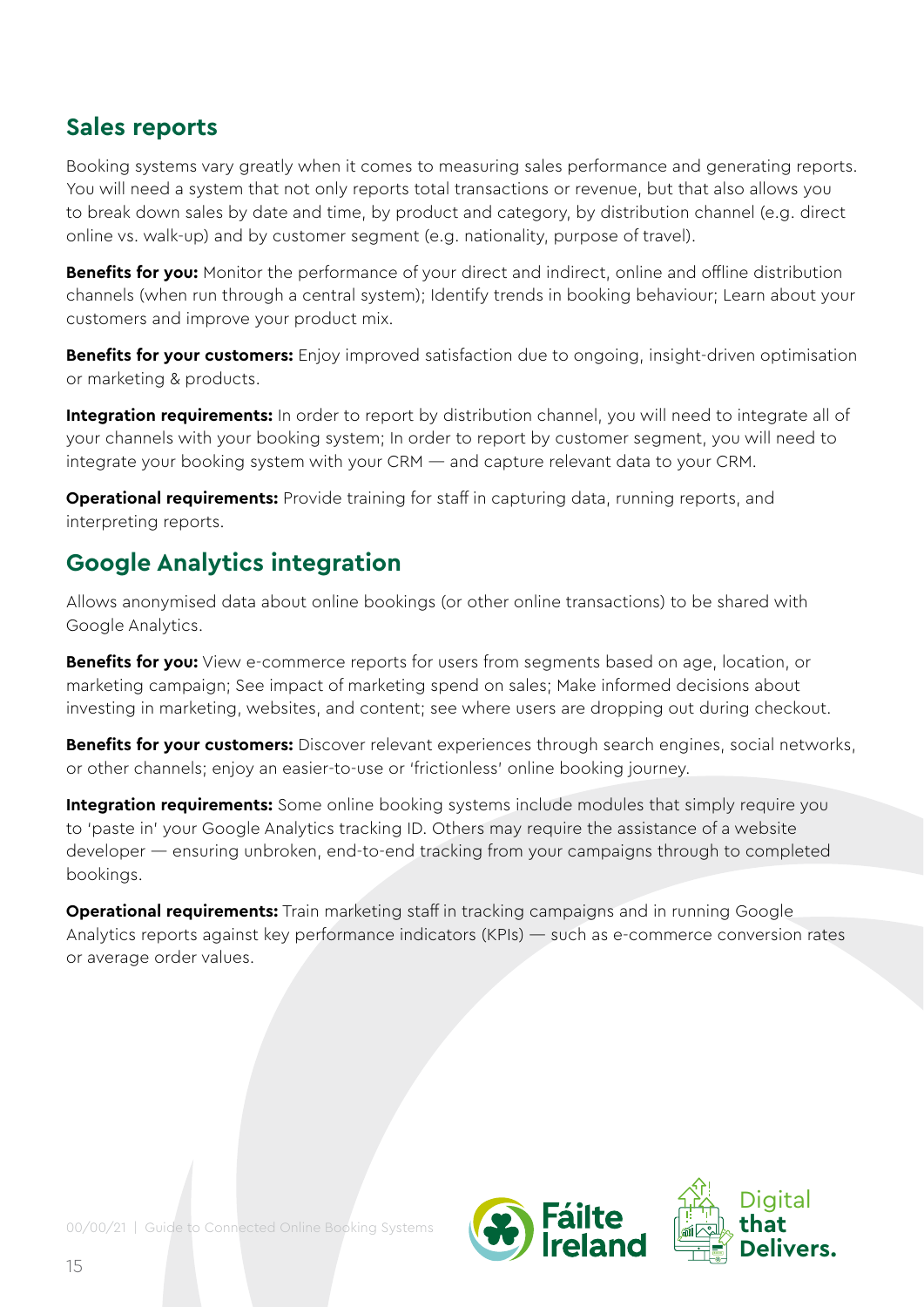#### **Help desk support**

Support is one of the most important (if not the most important) factor that will determine how satisfied you are with your booking system — especially if you're new to online bookings or have complex requirements. But this is also one of the biggest costs for booking system vendors. Some may direct you to online resources, offer limited support during Irish business hours, or charge extra for one-on-one sessions. You may want to look for a system with a support team in your time zone.

**Benefits for you:** Get the help you need, when you need it, and without long delays; use more of the functionality in your system; reduce downtime due to technical issues.

**Benefits for your customers:** Improve satisfaction by enhancing booking functionality and reducing errors.

**Operational requirements:** Keep a record of issues and try to address them as they arise — rather than waiting until they become 'critical'. Online booking systems are built to address the most common needs of experience providers, so won't always map perfectly to your operations. Bear in mind that it might take a few hours or days for someone to get back to you, listen to the advice of your support team, and be prepared to compromise.

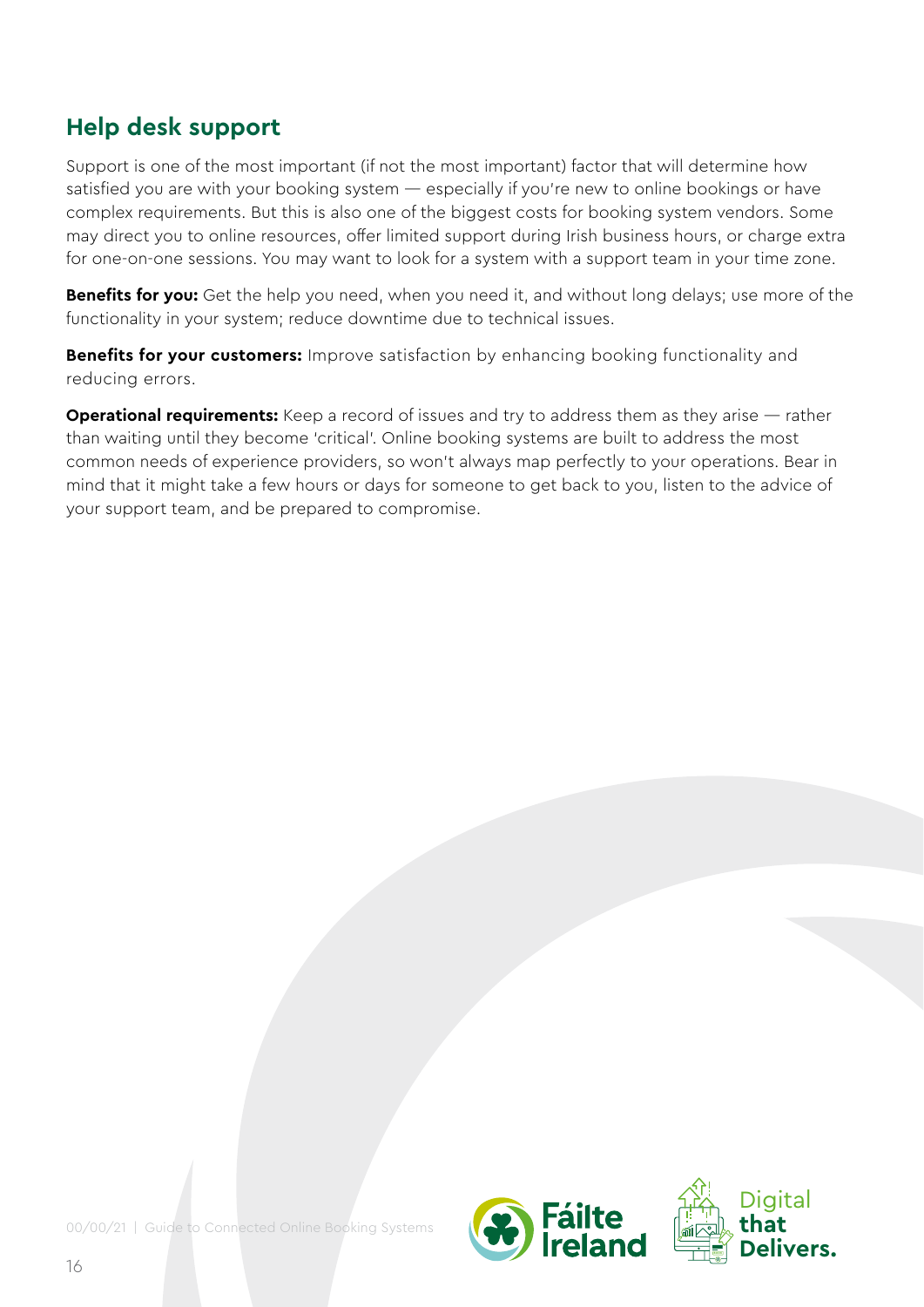### **3.2 Situational features**

#### **Back office bookings**

Process phone or email bookings (as well as changes or cancellations) on behalf of customers through the back-end of your booking system.

**Benefits for you:** Streamline your operations by centralising products on a single system; Manage your capacity and prevent over-booking by 'closing out' availability on your website or other channels; Use a single system to report sales through all of your distribution channels (e.g. direct online and direct offline).

**Benefits for your customers:** Continue booking over the phone or by email when online bookings are not desirable, available, or adequate (e.g. because of special requirements).

**Integration requirements:** Most tour and activity systems offer a built-in facility that allows you to create and manage bookings on behalf of customers — with no integration required.

**Operational requirements:** Define and document a process for processing bookings, changes, and cancellations over the phone or by email. This should not only include the booking itself, but also any CRM data capture or or opt in. Of course, the first step in your process may be to encourage people to book online!

#### **ePOS / mPOS**

Electronic point-of-sale (ePOS) systems allow you to sell products over the counter. They differ from a standalone 'till' in that they are connected to online systems for product information and payments. Mobile POS (mPOS) systems simplify this by pairing a mobile device such as a tablet with an app and a card reader (plus a scanner, printer, cash drawer, etc.)

**Benefits for you:** Streamline operations by centralising scheduling on a single system (e.g. to prevent over-booking); Take bookings and payment from customers in person; Report in-person sales alongside sales through your other channels.

**Benefits for your customers:** Book in person, where capacity permits; Enjoy improved security of booking and payment.

**Integration requirements:** If you are already locked in to an ePOS system, then you will need to choose a booking system that can integrate with it — such integration can be complex and expensive. mPOS may offer a simpler solution with significantly lower setup costs (but may not address complex requirements).

**Operational requirements:** Train staff to use e/mPOS system for in-person bookings, including a CRM data capture step.

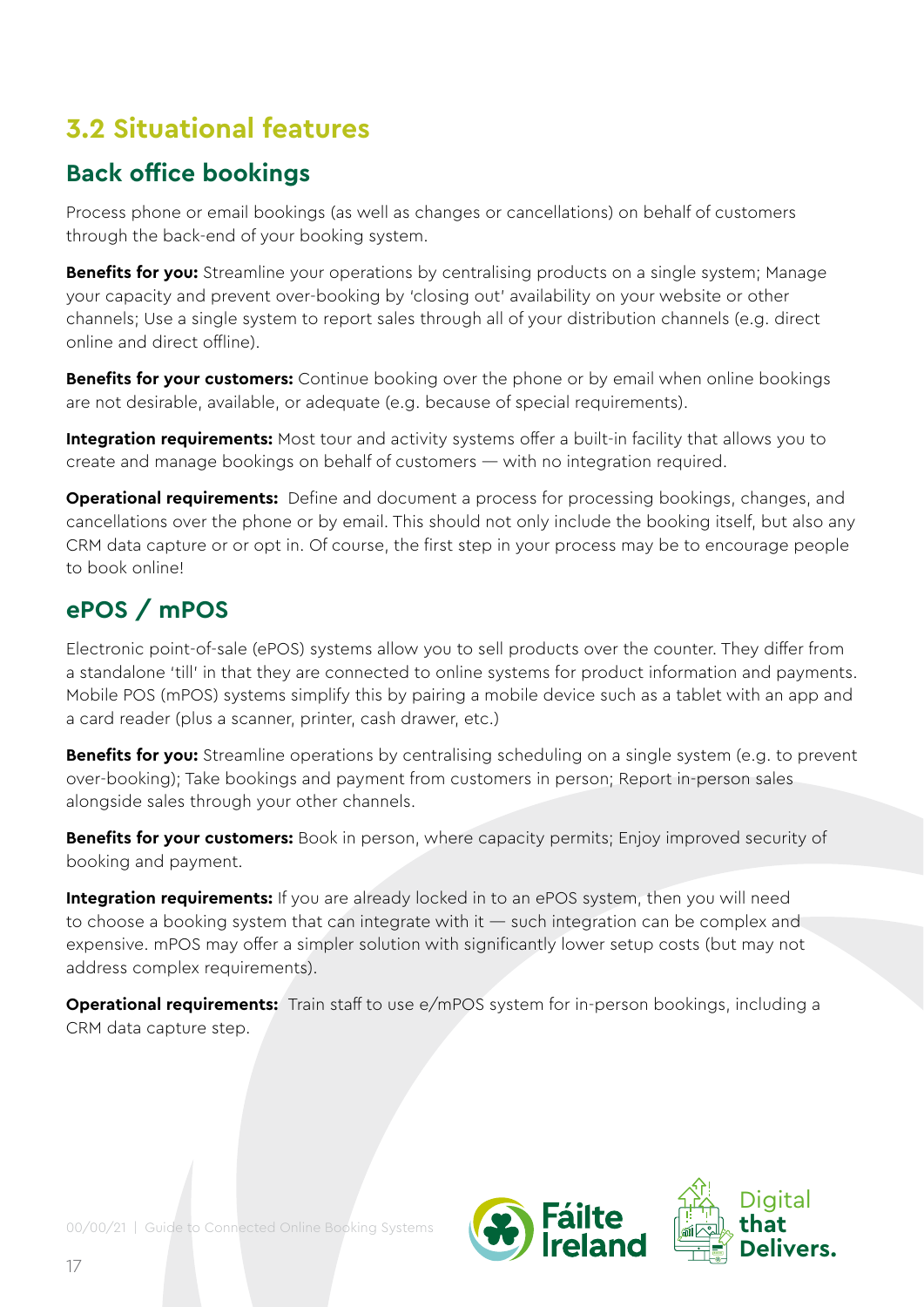#### **Trade booking portal**

Create accounts for coach operators, tour operators, or other distributors who frequently book your experiences — allowing you to offer them exclusive products or pricing, and to provide them with a secure online facility to view live availability and book.

**Benefits for you:** Streamline your operations by reducing the need for day-to-day email or phone communications with distributors; Increase your attractiveness to distributors (many of whom were forced to reduce the size of their operations teams as a result of Covid-19); Consolidate all your distributor sales reports on one system.

**Benefits for your customers:** Allow consumers to book your experiences through a coach or tour operator; Allow trade to see live availability for their exclusive products — reducing delays and improving their efficiency.

**Integration requirements:** Booking systems that support trade portal functionality normally do so 'out of the box', without any additional integration requirements.

**Operational requirements:** Time required for setting up, briefing, and training distributors to use the booking system.

#### **Resource management**

Enables you to upload details of the staff (e.g. tour guides), equipment (e.g. bicycles or audio headsets), spaces (e.g. classrooms), or other resources that you need to deliver your experiences. Depending on their specific capabilities, systems may allow you to manage the resources themselves (e.g. to track equipment repairs or staff time), to hire out those resources, or to limit capacity on tours or activities based on what resources are available (e.g. to close out a kayak activity if there are no kayaks, paddles, and/or life-jackets available).

**Benefits for you:** Streamline management of essential resources; Control availability of tours and activities based on resources, as well as time-based schedules.

**Benefits for your customers:** Improve satisfaction by ensuring all necessary resources are available and in good condition.

**Integration requirements:** Booking systems that support resource management normally do so 'out of the box'.

**Operational requirements:** Define and document processes for managing resources and linking to schedules — and train staff to ensure that these processes are followed consistently.

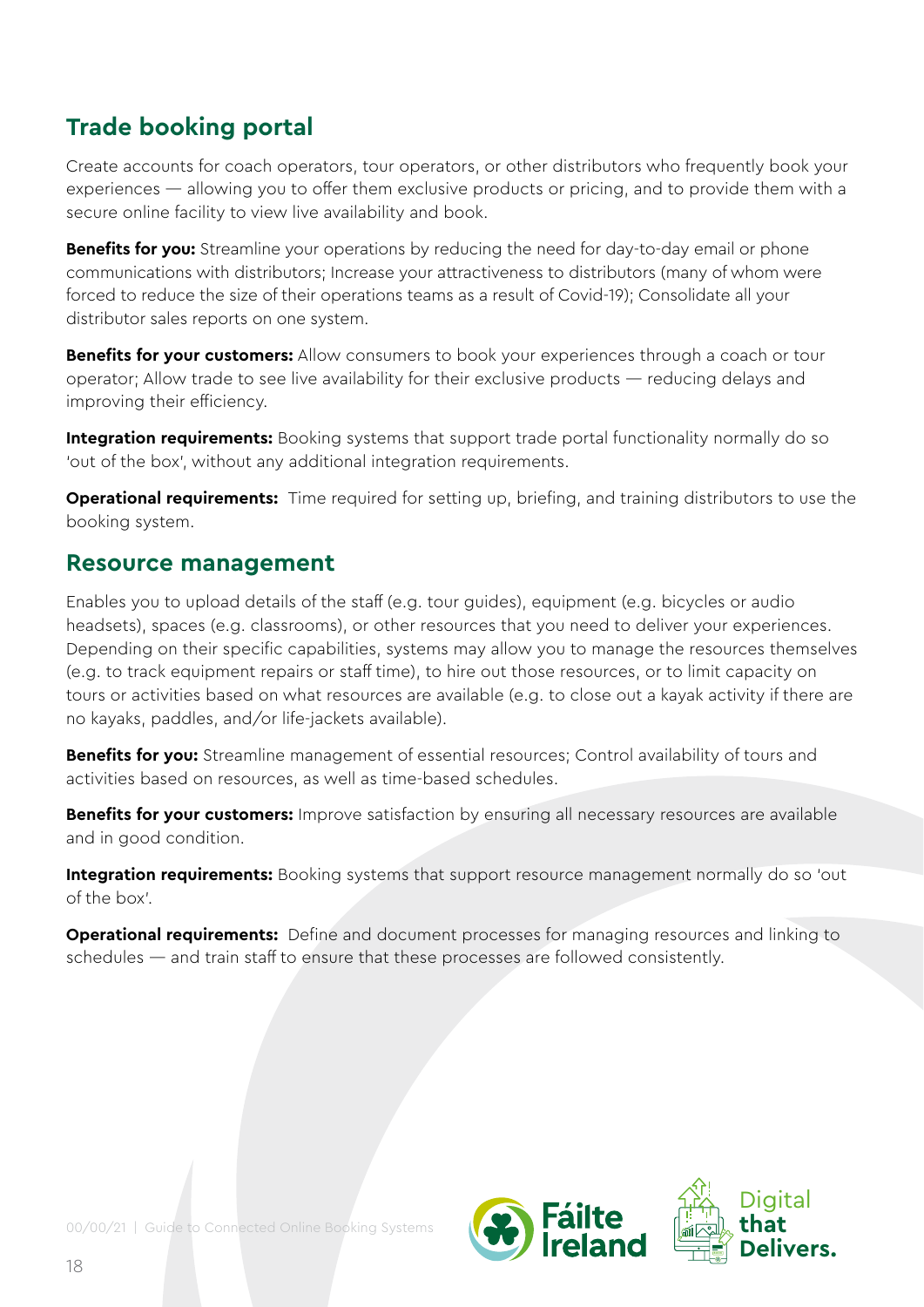#### **Channel management**

Most tour and activity booking systems (though few venue and attraction systems) now include a 'channel manager' with built-in connections to major OTAs and other online distributors. This allows you to synchronise your availability and pricing with online distribution channels and to reconcile bookings and payments with your system. If you have limited availability and want to sell through online channels, then this is an **essential feature**.

**Benefits for you:** Streamlines distribution by giving your distributors access to live availability and pricing on your system; Makes it easier for you to switch channels on or off, as needed.

**Benefits for your customers:** Consumers can see live availability and pricing information; Distributors can sell more of your product, with lower operational overheads.

**Integration requirements:** You will need to create separate accounts with each distributor, negotiate commissions, and upload products before connecting through a channel manager. Note that different systems may connect to different channels.

**Operational requirements:** Train staff in the requirements of each channel and in managing channels through your system.

#### **Reseller marketplace**

Connect with other providers using the same online booking system as you and grant them permission to resell your products, ask permission to resell theirs, or create new, combination products — e.g. a combined walking tour (yours) and afternoon tea (theirs) experience. These platforms should automatically reconcile availability and payments, and allow you to negotiate commissions or other terms.

**Benefits for you:** Switch on new distribution channels for your existing experiences; Switch on new revenue streams by reselling products from other providers.

**Benefits for your customers:** Discover new experiences from local providers; Book complementary products in a single basket.

**Integration requirements:** Systems that support reseller marketplaces normally do so out of the box. However, similar functionality may also be available through connected third party online marketplaces (see 'channel management').

**Operational requirements:** Develop and manage relationships, contracts, and combination products with your suppliers and/or resellers nationally and internationally.

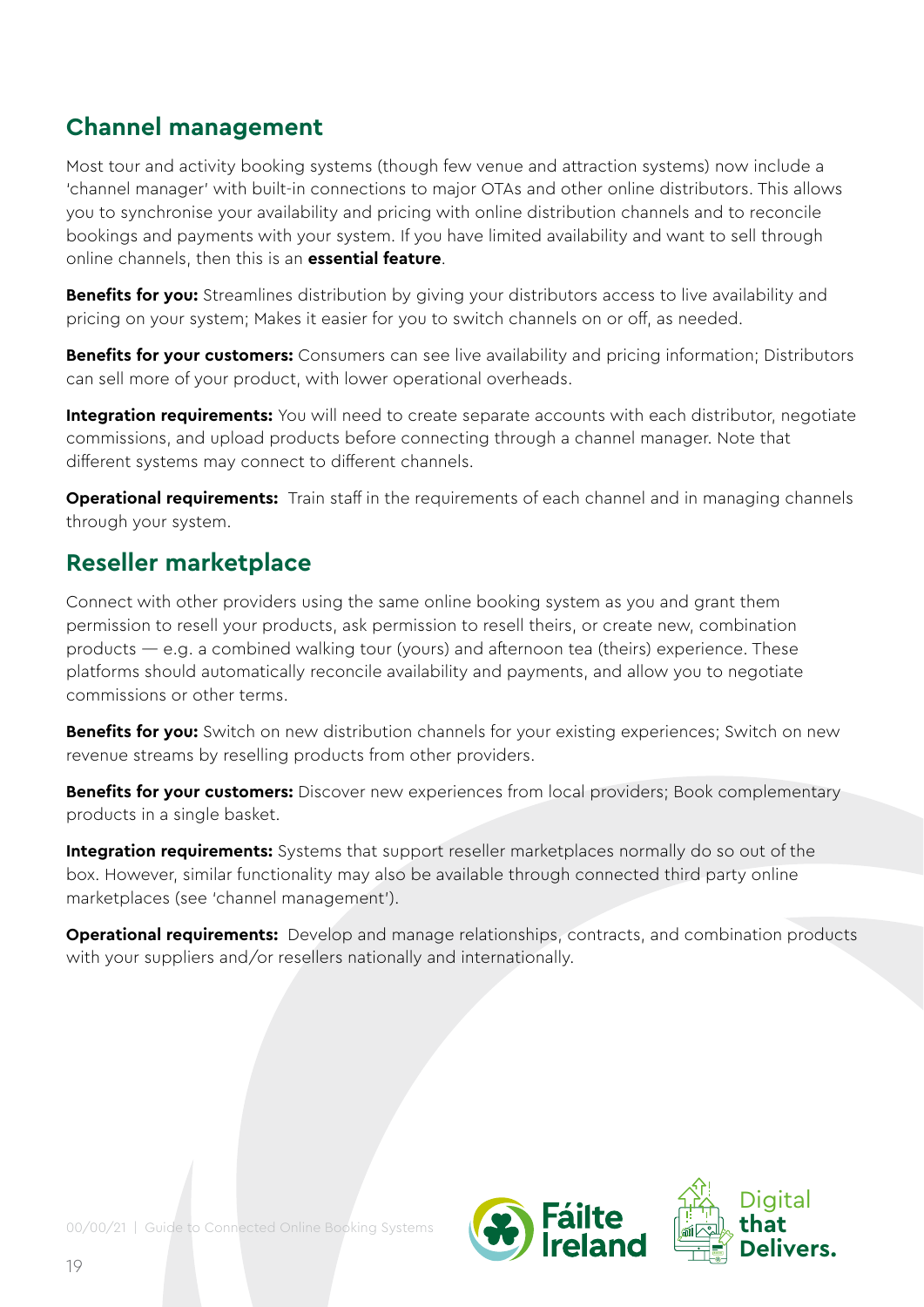#### **Verified visitor reviews**

Send past visitors/bookers automated invitations to rate their experience and leave a review. Verified reviews can be displayed on product listings pages.

**Benefits for you:** Prevent people who have not booked an experience with you from posting a review; Improve your visibility in search engines by adding structured content to your website; Increase confidence in the quality of your experiences.

**Benefits for your customers:** View reliable opinions from real visitors before making a booking decision; Share views with other visitors and provide feedback to the provider.

**Integration requirements:** Some systems have fully integrated, verified quest review features that come as standard with the booking system integration. Others work with third party review services, e.g. TripAdvisor. Remember it's better to have multiple options rather than being on only one platform.

**Operational requirements:** Provide training for staff to ensure they are able to respond to reviews (whether negative or positive) in an appropriate manner. Prompt customers to submit reviews, e.g. by configuring automated post-visit emails.

#### **eTickets & scanning**

Issue eTickets with unique bar codes or QR codes. Visitors may save these on their mobile phone, print them at home, or obtain pre-printed eTickets from you or their tour operator. You then validate eTickets using a mobile phone with a scanning app, a separate scanning device, or a scannerequipped barrier.

**Benefits for you:** Ensure that only customers who have satisfied all requirements (including payment) are able to take part in your experiences; Allows you to track and report actual visits, as opposed to just bookings; Used in conjunction with your CRM, can streamline data capture for contact tracing.

**Benefits for your customers:** Increase confidence of expected arrival time, seat, etc.; Avoid queuing for manual ticket check on arrival; Avoid having to bring a printed ticket, ID, etc.

**Integration requirements:** Depending on your setup, may require integration with eTicket printers and scanning devices or barriers. Systems that include a mobile scanning app can offer a simple alternative to more infrastructure-heavy solutions.

**Operational requirements:** Train staff in creating, scanning / validating, and trouble-shooting eTickets.

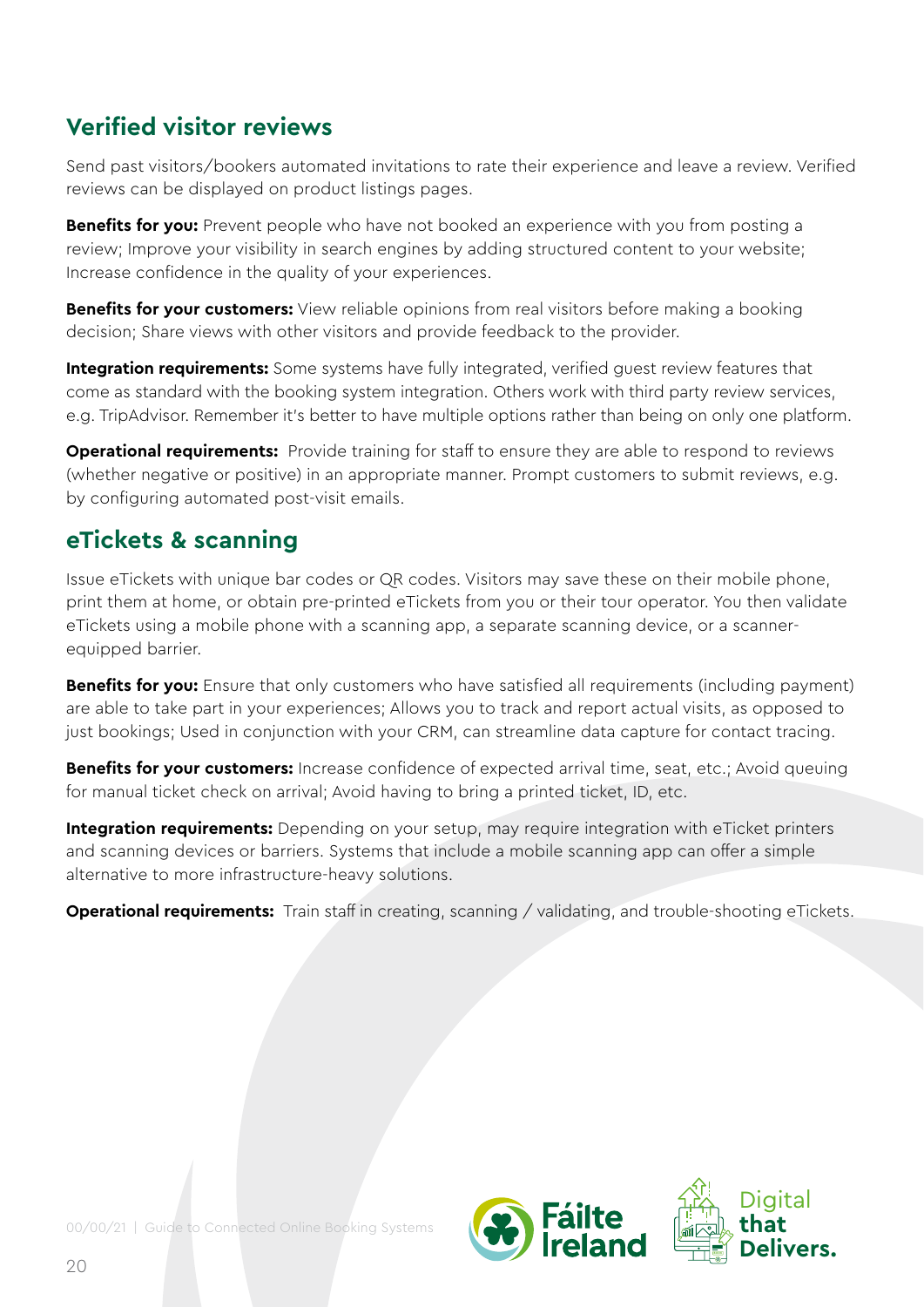#### **Extras: merchandise and meals**

Sell merchandise, food, beverages, or other products via your online booking system. If you generate a significant share of your income from retail or catering, then this should be a key consideration in your choice of booking system, given the benefits of using one system for all your product types across online and in-person channels. However, if you only want to cross-sell a few extras (e.g. a Prosecco upgrade for a river cruise), then most tour and activity systems can handle this.

**Benefits for you:** Generate additional revenue by cross-selling your offers; Simplify your infrastructure by using a single system to manage different product categories and channels.

**Benefits for your customers:** Discover other products or options when booking experiences; Purchase products from different categories within a single transaction.

Integration requirements: If you want to use your booking system for over-the-counter purchases of merchandise, food, or drinks, then you will require additional ePOS integrations.

**Operational requirements:** Define process for uploading and managing non-experience products in your booking system.

#### **Extras: accommodation**

If you operate a campsite or sell accommodation 'on the side'  $-$  e.g. a self catering cottage or apartment — then you might not want or need a fully-featured accommodation booking system. However, accommodation has some specific reservation and distribution requirements that most tour and activity systems struggle to meet. A small number of tour and activity booking systems include basic support for managing accommodation listings and reservations.

**Benefits for you:** Sell accommodation online without the need for a separate system; Cross-sell accommodation with your tours and activities; Combine your accommodation and tours to create multi-day experiences.

**Benefits for your customers:** Discover and book accommodation from a single supplier and as part of a single basket.

**Integration requirements:** Embed accommodation booking forms on relevant listings pages on your website.

**Operational requirements:** Upload and manage accommodation listings in your booking system.

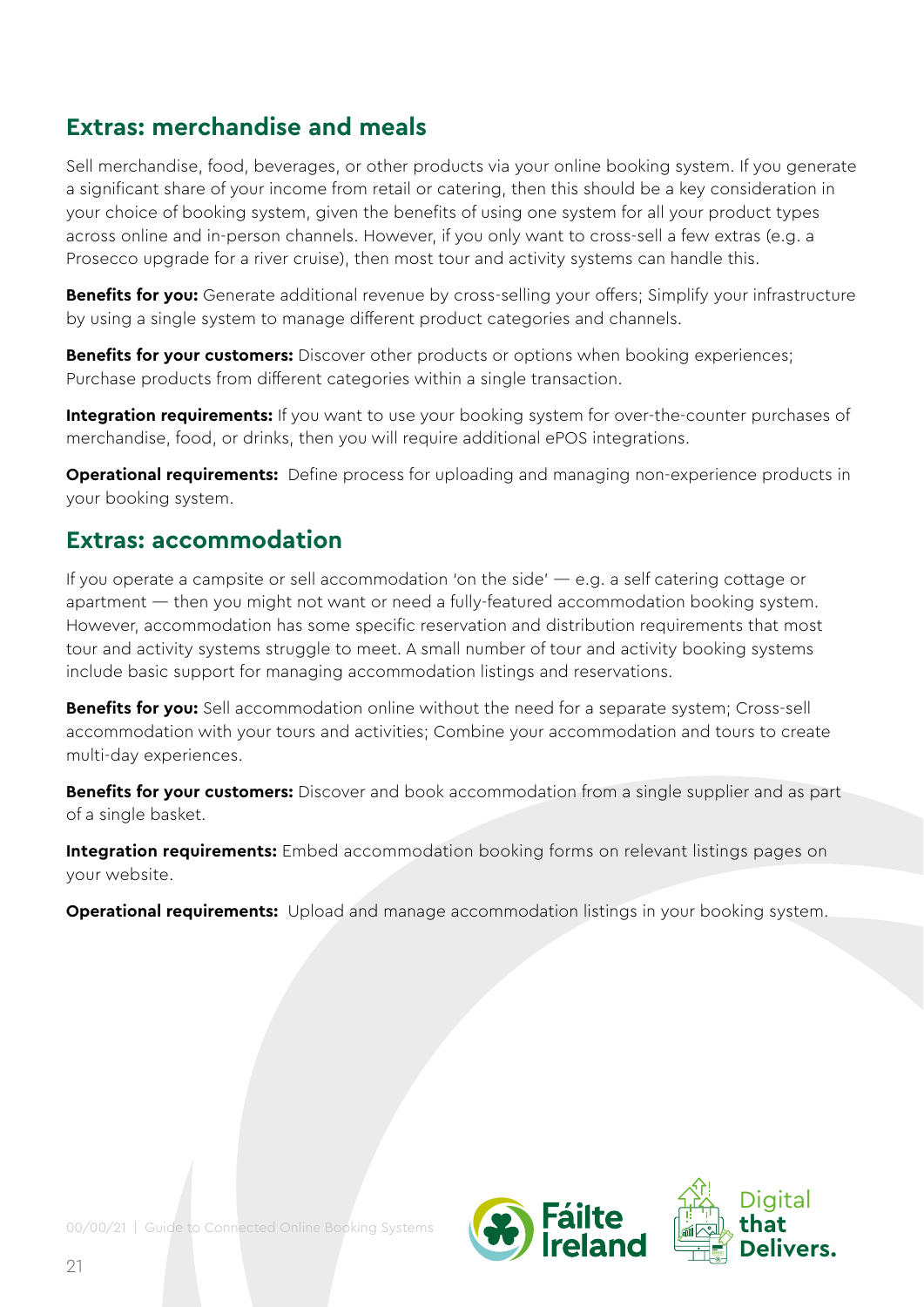#### **Online waivers**

Create online forms that capture information to ensure visitors meet specific requirements (e.g. age or skill) and to manage your liability in case of accident or injury. Online waivers can also eliminate the need for printed PDF forms.

**Benefits for you:** Ensure that customers meet all requirements (e.g. mobility, age) before completing a booking and before arrival — helping to manage your liability and saving you time.

**Benefits for your customers:** Confirm all requirements before completing a booking — avoiding disappointment in case they discover they are unable to participate on arrival.

**Integration requirements:** Some booking providers might require that you integrate a third party digital waiver solution with your booking system; If you take in-person bookings, you may also require an online waiver facility (e.g. on a tablet at the desk) to avoid parallel digital and paper-based systems.

**Operational requirements:** Provide time and training to set up and test online waivers. Contact your insurer and/or legal advisor to ensure that your waivers address your requirements and are compliant.

#### **Seating plans and allocated seating**

Most online box office systems allow customers to select a seat when booking. While this feature was originally used for events, it is also useful as a social distancing feature for cruises, bus tours, and other experiences in vehicles or confined spaces — and is now being adopted by a small but growing number of tour and activity systems.

**Benefits for you:** Manage social distancing within your venues or vehicles; Spread capacity over more sessions — e.g. encourage people to choose an earlier / later session in which their preferred seat or more space is available.

**Benefits for your customers:** Select preferred seat — e.g. based on proximity to a window or distance from other participants.

**Integration requirements:** Your online seating plans will, of course, need to reflect the actual layout of seats in your venue, boat, bus, or other space.

**Operational requirements:** Provide training for staff in configuring seating plans and guiding customers to their allocated seat.

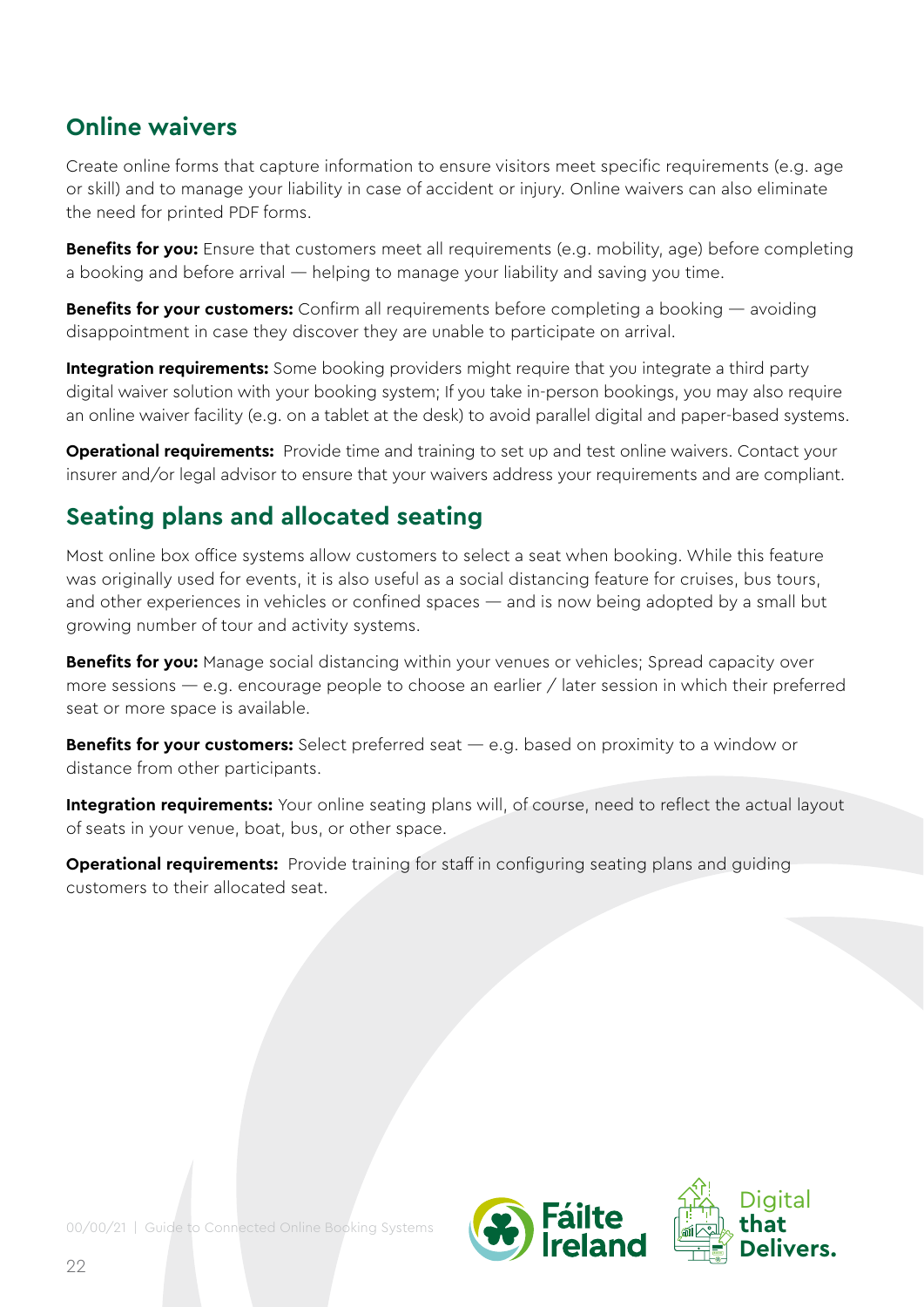#### **Accounts and memberships**

Create memberships associated with specific user accounts on your booking system — allowing you to offer them exclusive products or prices and to measure and manage relationships with your more frequent visitors and valuable customers.

**Benefits for you:** Generate income from the sale of memberships; Increase retention or 'stickiness' by identifying repeat visitors, targeting communications to those segments, and making exclusive offers; Upgrade members to higher tiers (e.g. patrons or sponsors).

**Benefits for your customers:** Sense of being recognised and valued; Access to exclusive discounts, early access, or other offers.

**Integration requirements:** If you are using a separate CRM system to manage memberships, you will need to integrate it with your booking system — and potentially also with your ePOS system to facilitate scanning of membership cards or in-person discounts.

**Operational requirements:** Create membership scheme and segments in CRM. Train front-of-house staff to service members.

#### **Donations & fundraising**

Collect and manage donations and fundraising campaigns (for eligible organisations only). Consider that while it is relatively easy to create separate one-off donation products in any booking system essentially treating this as an item of merchandise — customers are far more likely to add a donation as an add-on during the booking process.

**Benefits for you:** Switch on additional online revenue streams (where eligible); Measure and report donations by time or year, customer segment, marketing channel, etc.; Identify and segment donors in your CRM.

**Benefits for your customers:** Contribute to organisations and causes whose work they value; Receive personalised communications and obtain a sense of 'belonging' to a cause.

**Integration requirements:** Some systems have this functionality as part of their system, others may require you to integrate with specialist 3rd party software.

**Operational requirements:** Train staff in capturing and managing donor segments in CRM. Build 'support us' calls-to-action into email, social, and other online campaigns.

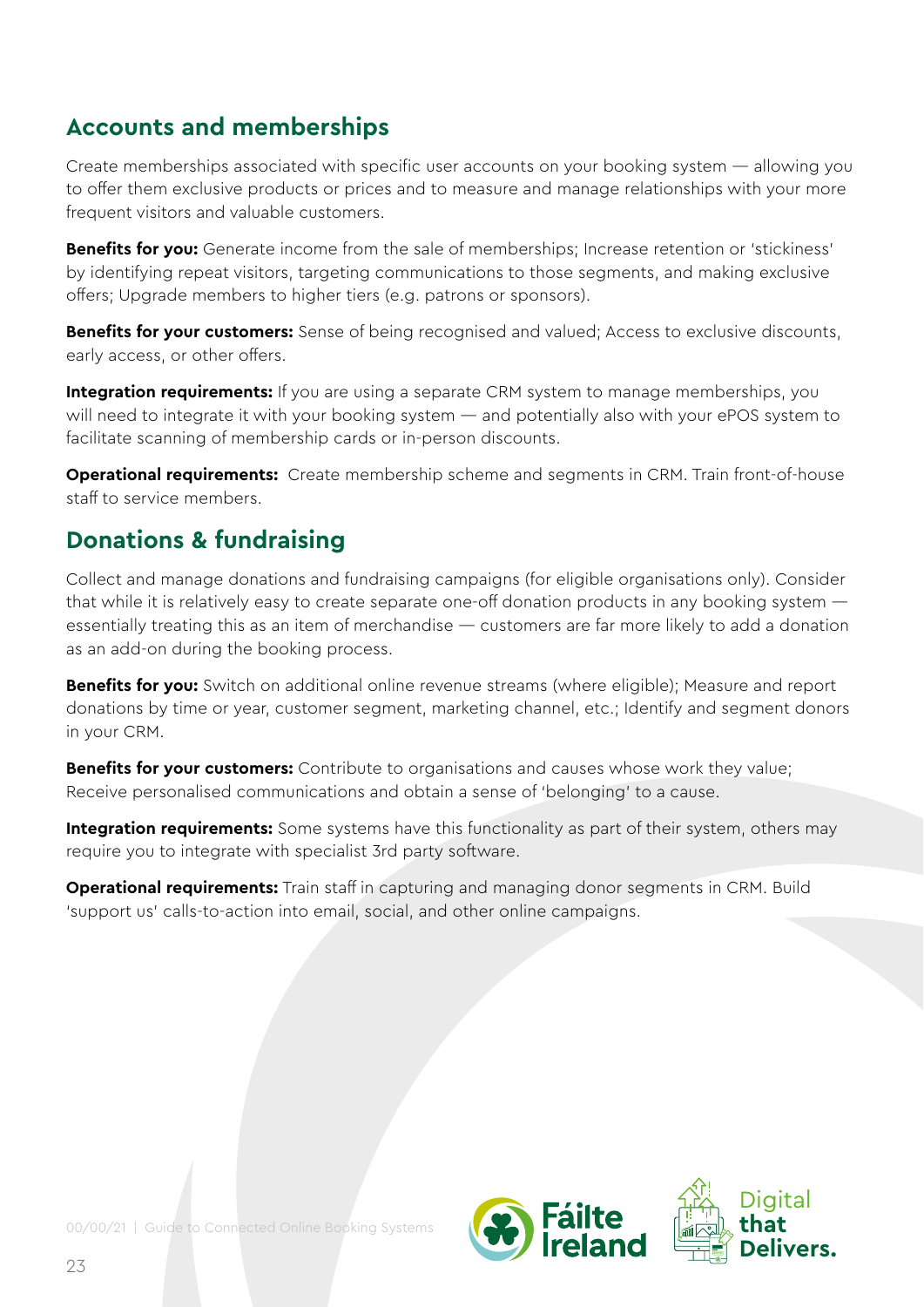## <span id="page-23-0"></span>**4. Pricing**

Online booking systems use a variety of different pricing models. Some charge you directly, while others pass on the costs to your customers. Some publish clear and transparent price information on their websites, while others are more opaque. Unfortunately, it's not uncommon for experience providers to learn the final costs only once they've actually started processing bookings.

### **Transparent vs. bespoke pricing**

When comparing systems, it's vital to consider not only the features and benefits that they offer, but also what those features and benefits

will cost you. You obviously don't want to pay extra for features that you don't need — or more than you have to for the features that you do need. Equally, you don't want to be saddled with a system that, while less expensive, is less satisfying for your customers or less able to deliver sales, efficiency, and insights. There are several different pricing models and price components— which can have significant implications for overall costs.

#### **Transparent pricing**

Most tour and activity booking systems operate on transparent pricing models. Their websites have pricing pages that outline what they will charge you (or your customers, which amounts to the same thing) — including fixed fees for set-up or recurring subscriptions, as well as variable costs that increase with volume (e.g. 'booking' or 'processing' fees).

Transparent pricing makes it easier to compare systems, though be aware that some systems offer different features or allow a different number of bookings at different tiers. You may also need to factor in the cost of third party payment gateways, ePOS / mPOS systems, CRM systems, eMarketing systems, and any other third party platforms or integrations.

#### **Bespoke pricing**

Venue and attraction box office system vendors tend not to disclose their pricing in advance. This is partly because they tend to require more bespoke features, customisation, and/or integrations. But it also reflects the fact that the volume of sales and of support requests can differ greatly between venues based on size, complexity, etc.

While this does mean that there is room for negotiation on price with box office system vendors (some, for instance, will offer lower prices to charities or not-for-profit organisations), it can make it more difficult to compare systems without actually requesting a proposal.

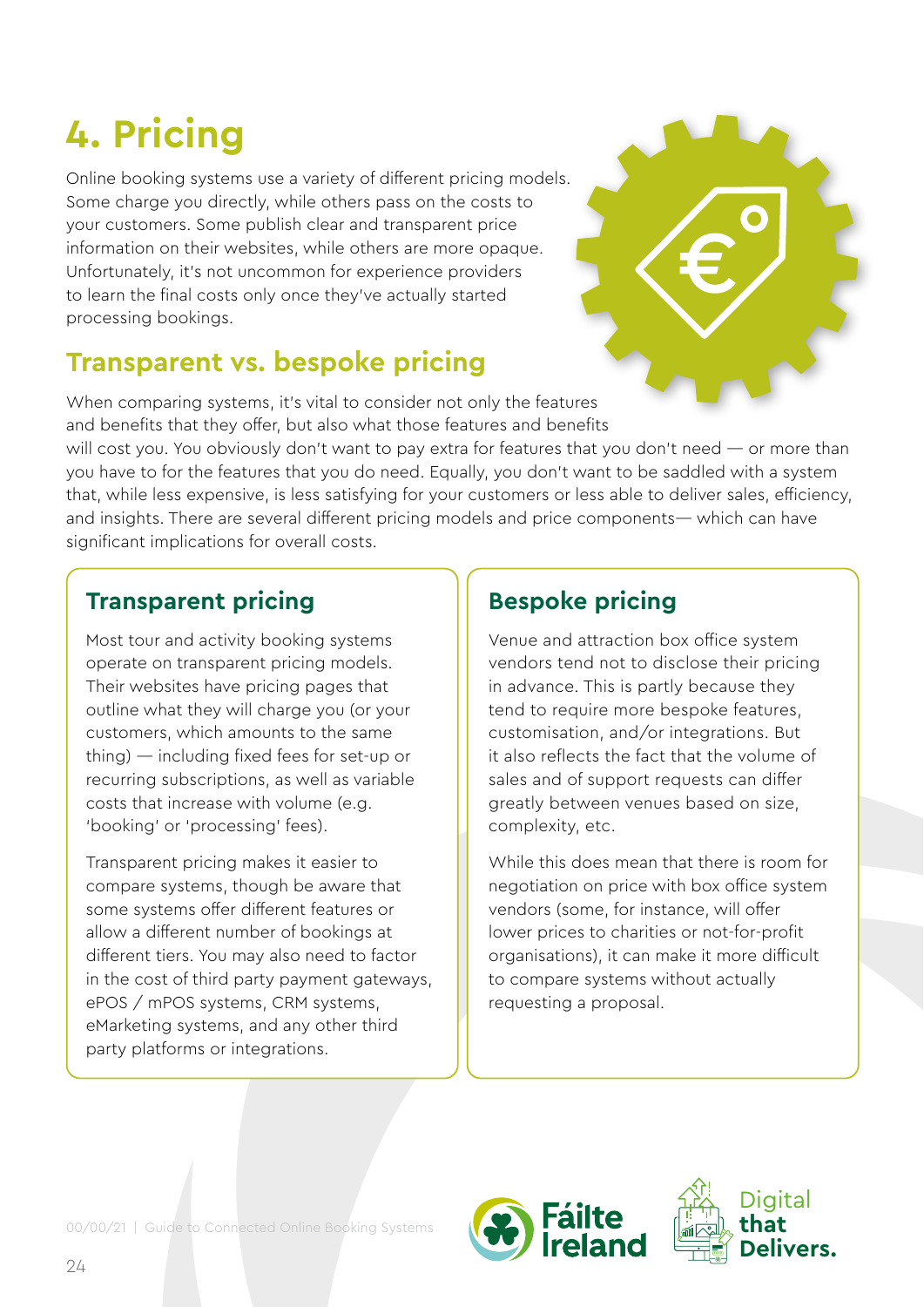#### **4.1 Pricing: setup and subscription fees**

#### **Setup fees**

Relatively few tour and activity systems charge a setup fee - and those that do may be willing to waive it in order to bring you onto their system (so it's worth asking!). Setup fees are far more common, however, for venue and attraction systems.

Setup fees cover the initial cost associated with onboarding you and your products to the booking system.

Note that setup fees apply only to the system itself. If you require integration with third party point-of-sale, CRM, or access control systems, then most vendors will charge for those integrations separately.

While some vendors charge setup fees in place of a subscription or annual licence, be aware that you may also face ongoing, pertransaction costs in the form of booking fees and payment fees.

#### **Subscription fees**

Some systems operate on a subscription model and charge fixed monthly fees though some vendors offer a reduced rate if you pay for twelve months up-front.

Subscription-based systems are highly predictable, which can make them attractive to smaller suppliers as well as to those looking to grow.

There is a downside, however, as you may need to pay the same amount even during months when you don't generate as many bookings — such as during lockdowns or your quiet season. If you are a smaller provider with a highly seasonal offer, then you might want to look at a systems with pricing based on fees per booking or ask vendors if they are willing to pause your account at certain times of the year.

Some systems with tiered subscription models only allow a certain number of bookings at each tier. If you sell more products than your tier allows, they may transition you to a higher tier or, beyond their top standard tier, to a 'bespoke' pricing model.

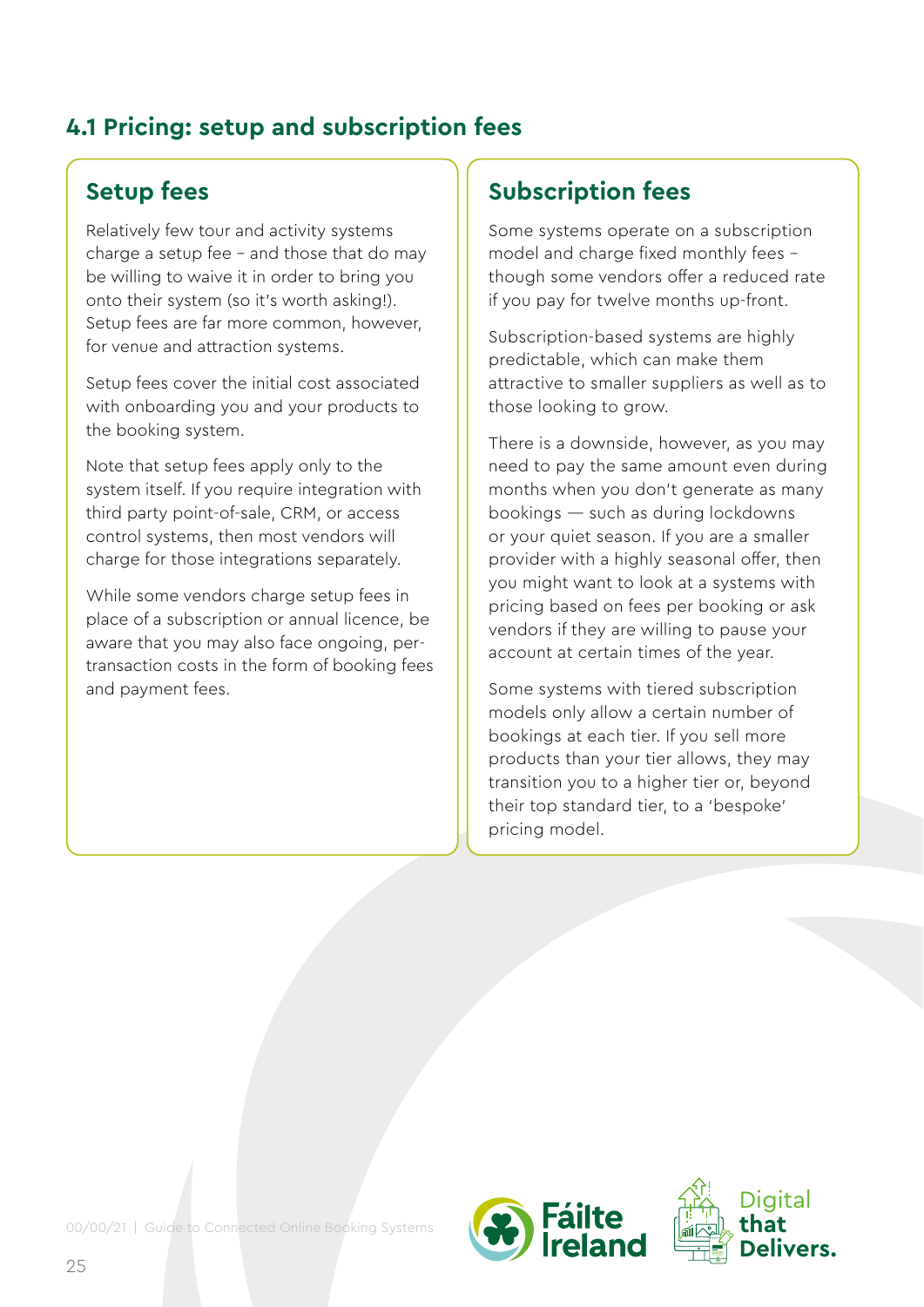#### **Booking fees**

Booking fees are charged on a perbooking basis (either as a percentage of the transaction, a fixed fee, or both) so your costs will rise as you generate more bookings. For instance, if your system charged a 5% booking fee and you went from 500 bookings at €10 to 5000 bookings, then your costs would jump from €250 to €2,500. If you don't want to be tied to fixed expenses — e.g. because your offer is seasonal — then you might prefer this to a subscription-based model.

Some systems give you the option of 'passing on' booking fees to your customers. This doesn't make any practical difference to what you or your customers pay, and it's usually best to be up-front with customers about the final price — and to treat booking fees as costs to you. Booking fees can also vary depending on where the booking takes place, with some systems charging different fees for bookings through your website, back-office, channel manager, or reseller marketplace.

Most tour and activity systems charge either a subscription fee or a booking fee.

#### **Payment fees**

In addition to subscription and booking fees, you will also be charged a fee for each transaction processed through your payment gateway. Payment fees normally include both a percentage and a fixed fee — and the exact amounts may vary depending on the payment method and currency.

For instance, the Stripe payment gateway charges  $1.4\% + \text{\textsterling}0.25$  for European cards and  $2.9\% + \text{\textsterling}0.25$  for non-European cards. As with booking fees, this scales with the number of transactions — so you would be charged €700.25 on 500 European bookings at €10, or €1450.25 on the same number of bookings from outside Europe. Note that these payment fees are normally charged in addition to any subscription and / or booking fees charged by your booking system vendor.

Some booking system vendors include a built-in or pre-integrated payment gateway, while others may lock you in to a specific online payment solution.

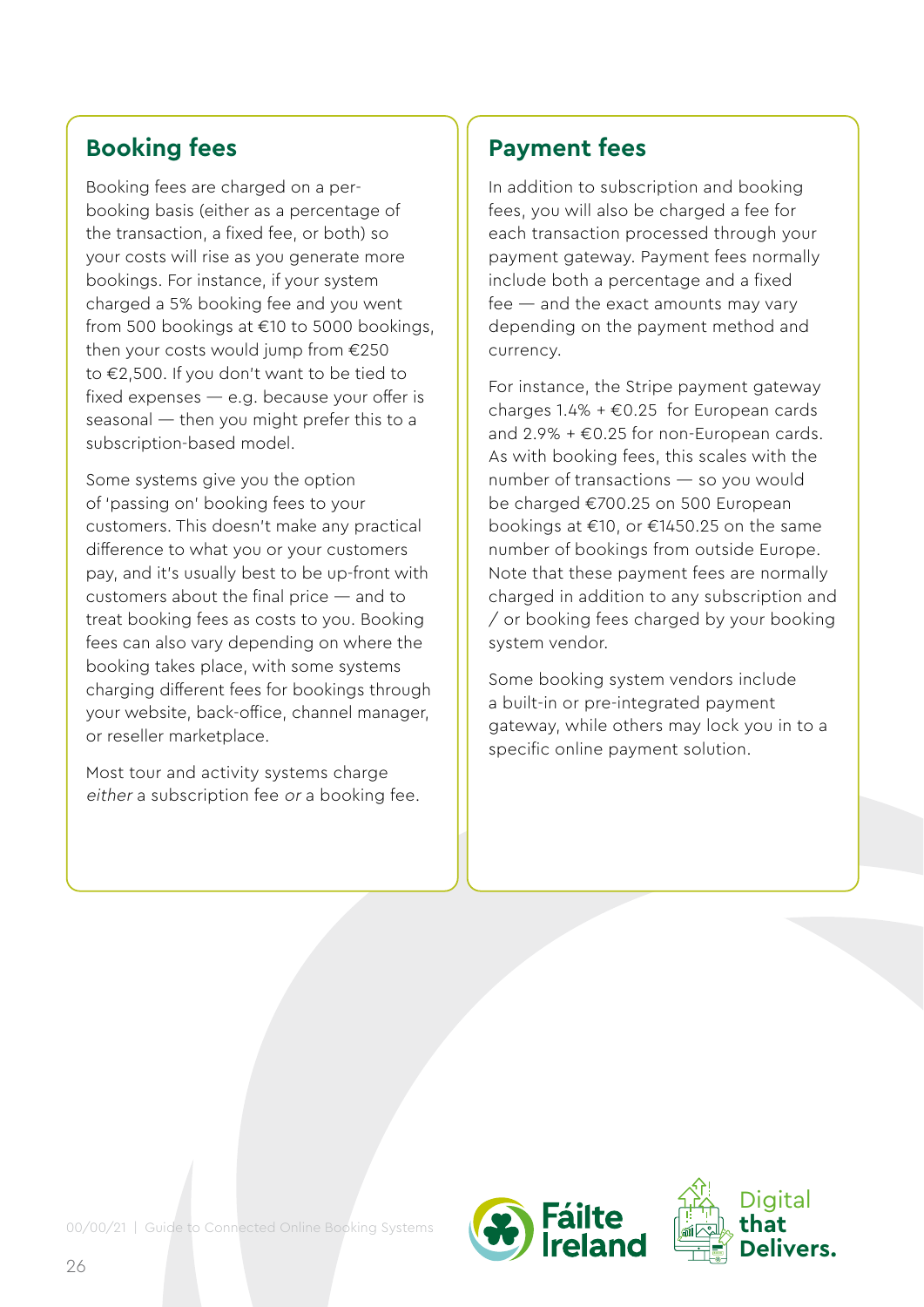## <span id="page-26-0"></span>**5. Selecting**

When selecting your booking platform, research is key. You need to understand your operational, marketing, and other requirements and map these to the features that each system offers. You may need to find a booking system that can integrate with (or replace) your ePOS, CRM, or other systems. You may need to take into account your budget and the needs of other people or teams in your organisation — and you may need to compromise.

#### **Problems and solutions**

It's easy to get swept away by what technology can do. But you want to pay for solutions to the real problems you face every day — not for features you don't need and never use. So you should start by looking not at the features we've listed in section 2, but at your own situation. You might break down your 'business problems' and possible solutions as follows:

**1. Products.** List your experiences (e.g. tours, activities, admission, events), along with any other products such as merchandise, food and drink, donations, or accommodation. Which do you want to sell online? Do you want to combine them?

**Solution:** You will need a system that allows people to book (i.e. reserve and pay for) the types of experiences you offer. If you sell other types of products — and especially if you want to sell them in a single 'basket' with experiences — then this may further narrow the field. Of course, you may decide to use separate systems for other product types.

**2. Consumers.** Who buys your experiences? Are you targeting families, school groups, domestic visitors, foreign independent travellers, or 'enthusiasts'? How do you think they behave — e.g. are they likely to book online, using mobile devices, at short notice?

**Solution:** Consider which features are essential to meet people's basic needs and which ones could improve their experience  $-$  e.g. Apple / Google Pay, mTickets, partial payment, or easy rescheduling?

**3. Operations.** What problems do you face in running your experiences and managing resources such as time, staff, or equipment? Do you sometimes struggle to manage capacity? Where does your time go?

**Solution:** Online booking systems can't automate every task (yet!), but they might help you streamline some of your work. For instance, if you run kayak activities, consider using a system that lets you limit availability based on the number of boats available.

**4. Distribution.** What problems do you face in processing and keeping track of bookings or other transactions — whether through your direct channels or through tour operators, OTAs, or hotel partners? Do you struggle to manage schedules and pricing across different systems of distributors?

**Solution:** You want a system that can power all your channels, not just your website. Do you take bookings via your back-office or in-person? Could promo codes, a trade portal, or a channel manager make it easier to run and report third party bookings?

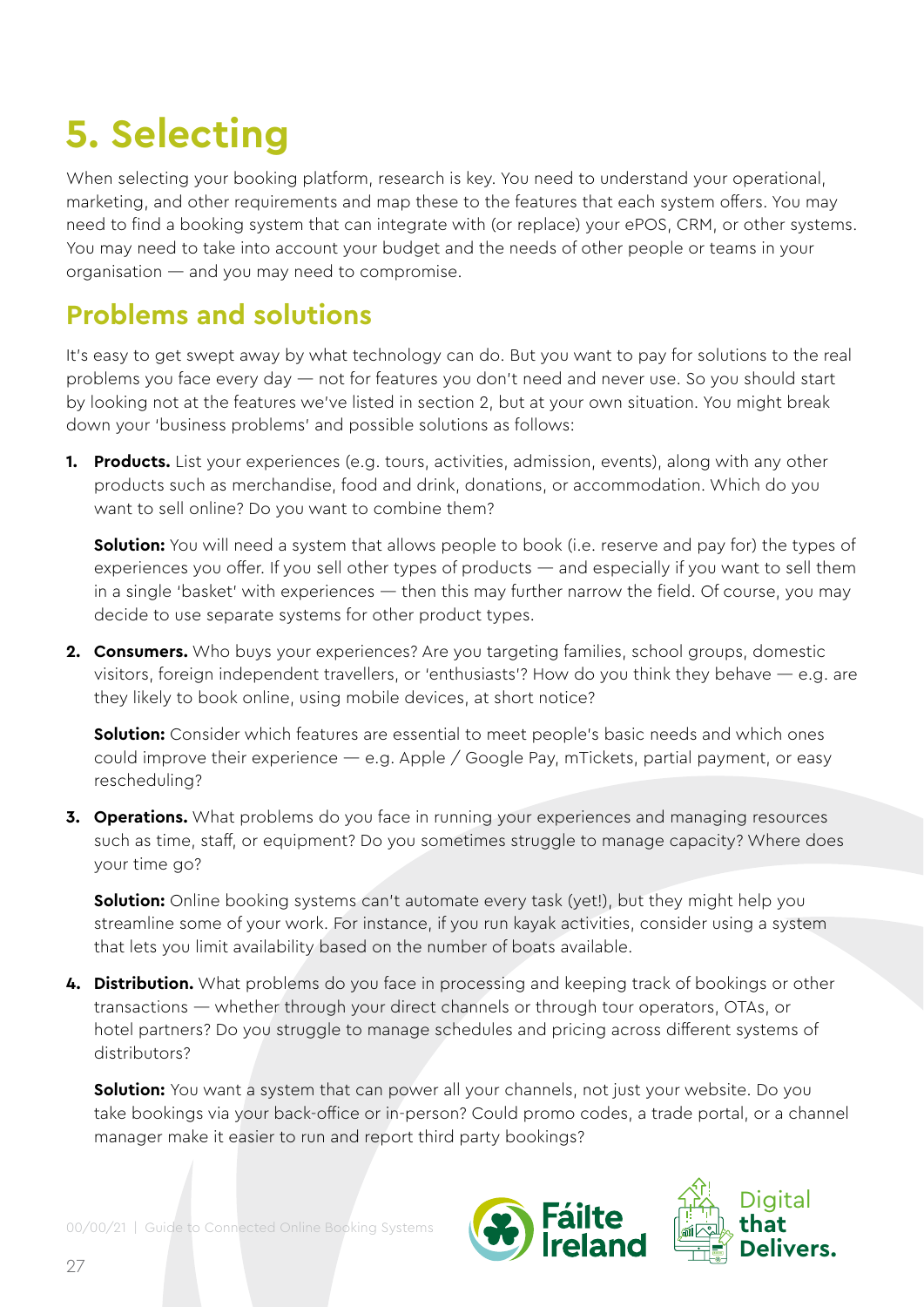**5. CRM.** How do you want to engage with your customers and manage information about them?

**Solution:** Do you need a solution that can send real-time emails or texts to customers based on their booking behaviour? Or that can dispatch email campaigns to 'locals', 'members', 'big spenders', or other segments?

**6. Finances.** How do you process payments or refunds from customers and manage payments to your staff or suppliers? Do you manage your own finances, or do you leave this for a bookkeeper?

**Solution:** Could a system that is capable of generating receipts, tracking payments and refunds, or paying contractors reduce your workload?



**Solution:** While all online booking systems should be accessible, it's up to you to ensure that they are — and to ensure that you manage your product information and integrations to support access. Could options such as digital waivers reduce your workload (or your insurance premiums)?

**8. Reporting.** How do you need to report sales — e.g. by category, channel, and/or customer segment? Do you want to track users through your website? Do you want to simplify your reporting process?

**Solution:** Online booking systems vary greatly in terms of reporting capabilities — ask vendors to take you through the process and provide sample reports. Fortunately, most systems now support Google Analytics e-commerce tracking.

**9. Technology.** What systems do you already have in place to manage your website (e.g. WordPress), analytics, customer data, finances, ePOS, email campaigns, or access control? Are you willing to change those systems, or are they locked in?

**Solution:** Do you want your online booking system to integrate with or to replace other systems? While the former can increase cost and complexity, some systems may integrate out-of-the-box or via add-ons.

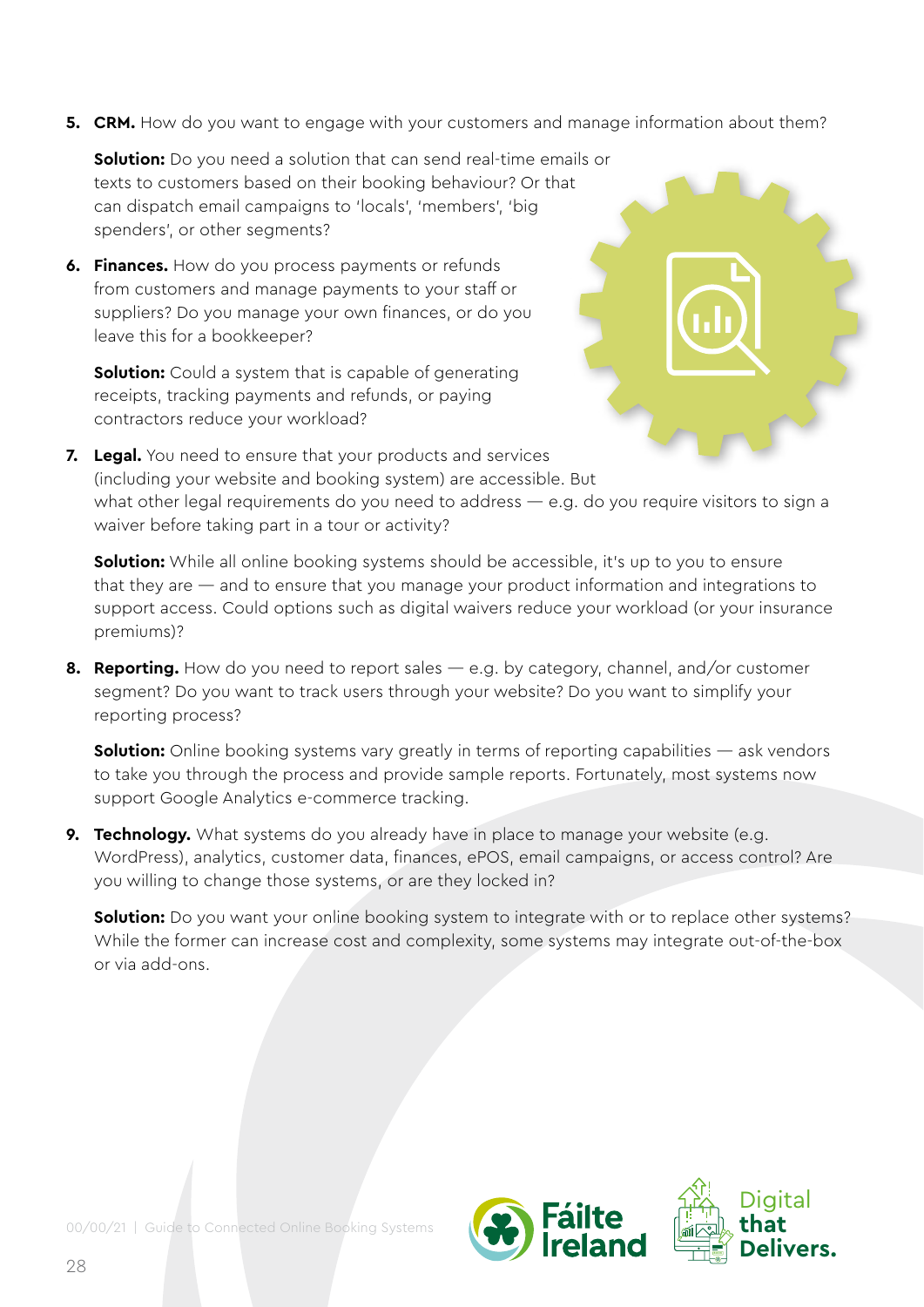#### **Further research**

After listing your business problems, review section 3 for features that might help you increase sales, generate insights, or improve efficiency — check our pricing quide, then pick 2-3 systems that seem like a good fit.

But this guide is only a starting point. There are many more systems on the market than we've covered here — and you'll need to learn more about your candidates before making a final selection. Every booking system vendor has a website with information about features and pricing (some are more detailed than others). Most vendors are willing to conduct live demonstrations to show what their particular system can do and

allow you to ask questions — and they may even provide you with a free trial account. Do not miss out on these opportunities.



You should also discuss your needs and plans with your digital agency and your Digital That Delivers project coordinator — who may be able to direct you to resources on the Fáilte Ireland website or connect you with an expert mentor to help you understand your requirements and the options that are available.

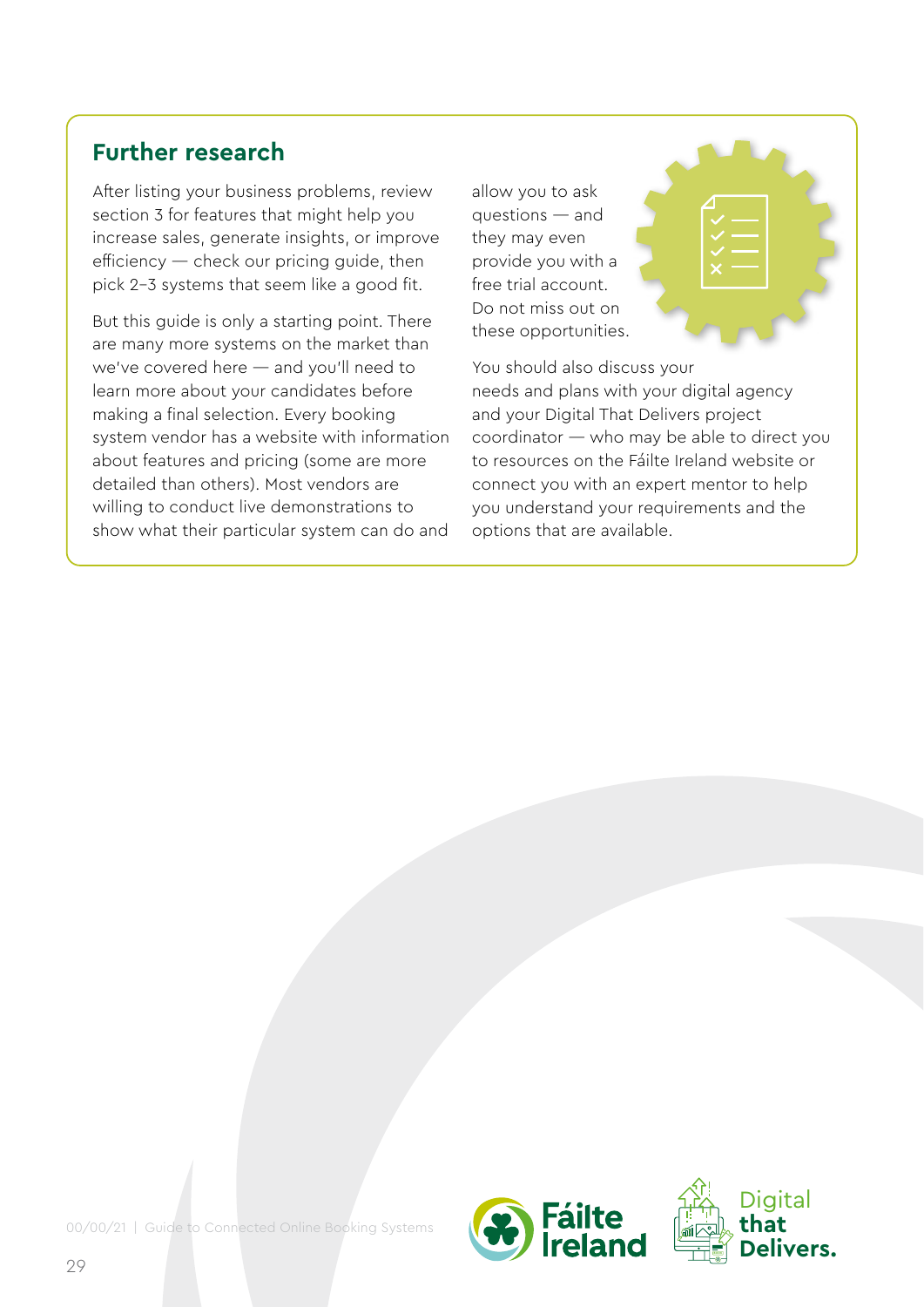## <span id="page-29-0"></span>**6. Activating**

Once you have chosen your booking platform, you'll need to switch it on and start making it yours. At the most basic level, you will need to cover three areas: company information and branding, product information, and payment information. Remember that individual booking platforms support teams should be on hand (as part of the 'onboarding' process) to answer any questions that you have.

#### **Uploading company information**

Your first step when creating an account will be to provide some information about yours company — such as your company's name, type, description, and logo. On some booking systems these will be gathered by an account manager, who will deal with this on your behalf as part of a structured 'onboarding' process. Some other booking systems may leave you to do this yourself.

Either way, it is important to ensure that these details are completed correctly — this will save you problems further down the line and make sure that you present your best face to the world.

You may also need to add multiple users and assign them 'user roles' depending on how many staff you have. 'User roles' determine how many features offered by the booking platform the person can see. Think about how often they will be interacting with your booking platform. Your guides likely won't need to see more than the bookings that have been assigned to them. The booking platform staff will help you through these steps.

#### **Uploading product information**

Now it's time to upload the details of your tours, activities, admission, or other products. For each product, you will need to provide a name, description, images, and other content. The better this content is, the more compelling your products will seem to users — so take your time. You will also need to provide information about location, pricing, accessibility, and so on. You should also be able to add fields to capture information about customers for marketing and reporting purposes.

Then it's time to configure schedules for your experiences, including times, number of slots, and dependencies. This is often the most complex step, and where tour and activity providers most often get stuck ideally, you should test this **before** selecting your system, and most vendors will give you access to a free trial account for this purpose.

Finally, think about how you want to communicate with people who book your experiences. For instance, you might configure automated confirmation, reminder, and thank you emails or texts with useful information and links.

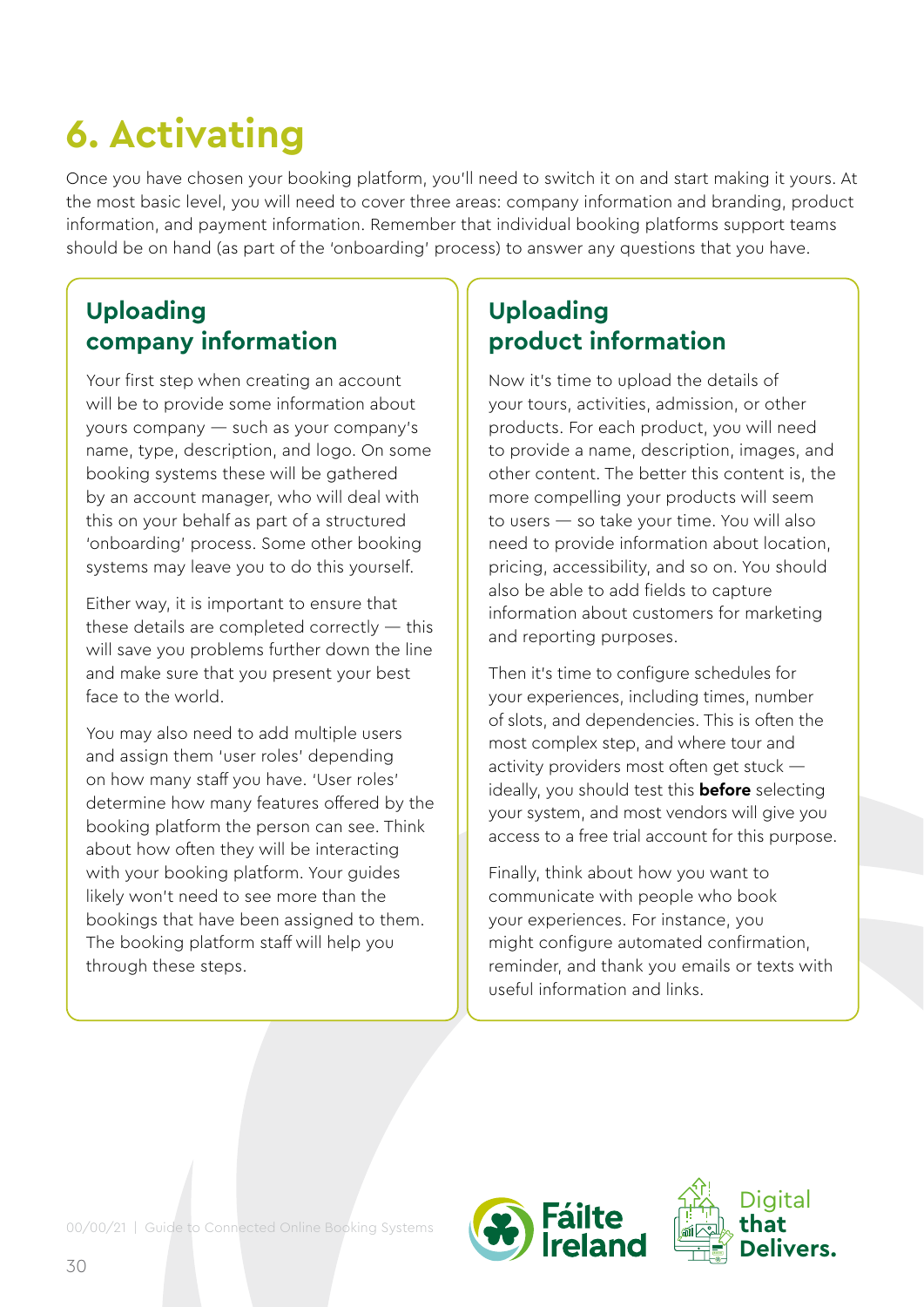#### **Activating a payment gateway**

When you set up your online booking system, you will need to provide a way for people to pay for your experiences — or, if it comes to that, for you to refund their money.

As we noted in sections 3 and 4, some tour and activity booking systems come with a built-in payment gateway.

Note that your booking system may only support a limited range of payment gateways — and if you already have a one in place for in-person payments, then it may make sense to use that. Consult your booking system vendor and web developer before making a decision.

#### **Customising your account**

Once you've completed the basics, you should be ready to start driving bookings through your system. Depending on your requirements and the features of your system, however, you may also want to configure the following:

- **• Product information** Revisit each of your experiences to ensure all your content is up-to-date, that you've completed all relevant fields (accessibility, etc.) and that you've provided compelling descriptions and imagery.
- **• Resources** if your system has a resource management feature, upload information about your equipment, spaces, staff, etc. You may be able to track repairs, restrict bookings based on what equipment is available, or even make equipment available for hire.
- **• Policies** Protect your self and your customers by ensuring you've provided complete and up-to-date information about your terms and conditions before making products live. These might cover things like cancellations and refunds, bad weather, or bad behaviour.

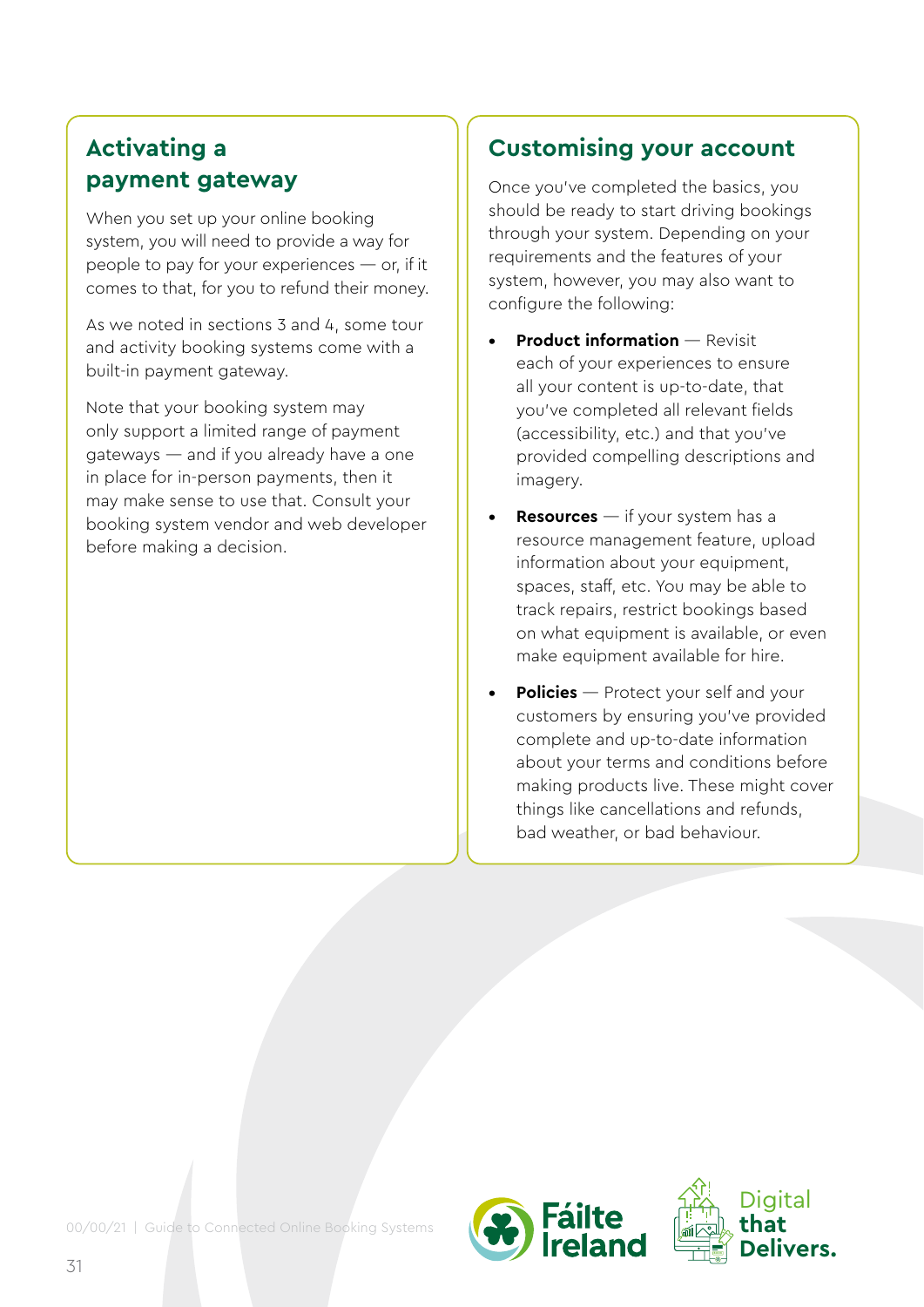## <span id="page-31-0"></span>**7. Integrating**

You should already have identified your integration needs when selecting your booking system — and taken care to select a booking system that can integrate with the other systems you already have in place (or, at any rate, the ones you want to keep!). Now it's time to hook everything up… Starting with your website.

## **Bringing it all together**

As an experience provider, your online booking system sits at the heart of your operations. Integrating it with your other systems can, therefore, streamline or even automate your workflows. But software integration can be expensive and time-consuming — and a major source of friction and stress.

If you've chosen an online booking system that offers a built-in payment solution, then integration could be as simple as embedding some code on your website and setting up Google Analytics tracking.

Similarly, if you want to use features such as a trade portal, reseller marketplace, or channel manager that are built into your booking system, then this shouldn't require any additional integration though it might take time for you to set them up and manage them.

If your resources and expertise are limited, then you'll probably want to select a booking system that addresses more of your needs, without complex integration. Some systems, however, include addons that allow you to integrate your booking system with other cloud-based systems, without the services of a developer. For instance, if you're already using Xero for accounts, MailChimp for email, and Salesforce for CRM, then you might like a solution that offers built-in integrations with those systems.

At the other end of the scale, major attraction tend to have more more complex integration needs. For instance, ticketed event venues might want to create API connections from their booking system into their website, or to run bookings within an iFrame. They might also want to integrate their booking system with existing ePOS, CRM, eMarketing, or access control systems. Where this requires bespoke development, things can get very complicated and expensive.

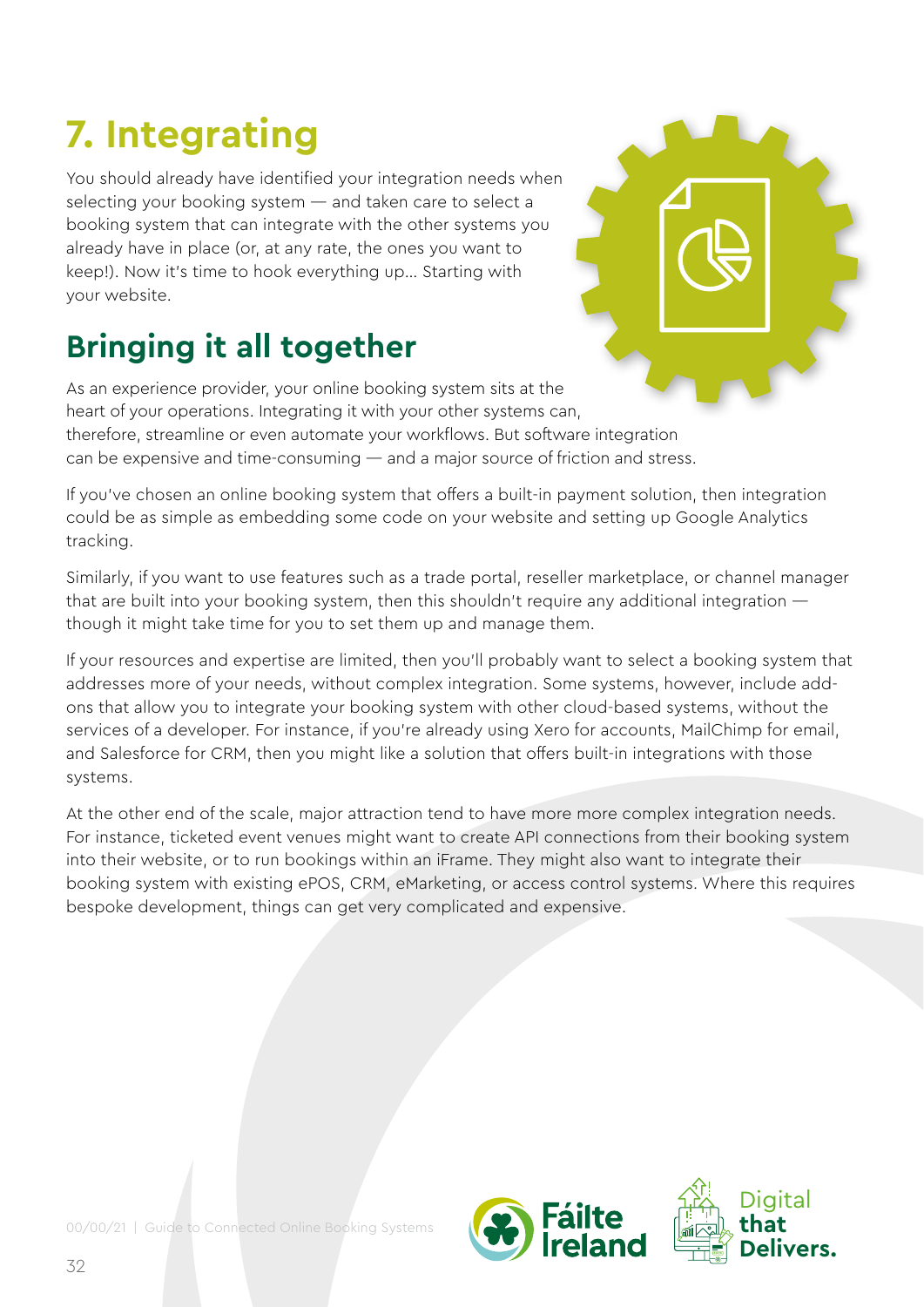### **Common points of integration**



#### **Website content management system**

Allows users to discover and book experiences through your website, based on live pricing and availability information. Many booking systems include widgets or plugins that reduce the need for web development.



#### **Google Analytics e-commerce tracking**

Passes anonymised data from your booking confirmation page to Google Analytics allowing you to monitor the performance of your campaigns and content in terms of converting users and generating revenue.



#### **ePOS / mPOS system**

Allows people to book experiences from you in person, drawing on the same system that powers your website and other distribution channels — this can also help you capture customer data, and run reports.

#### **CRM system**

Shares customer data between your booking system and your CRM, allowing you to store names, locations, email addresses (and opt in) status, create segments based on booking behaviour, or use CRM data in sales reports.



#### **eMarketing system integration**

Synchronises your email database with customer records in your CRM, and to send targeted communications based on segment — e.g. to send regular newsletters to 'members' or seasonal offers to 'international visitors'.



#### **Access control**

Shares unique codes on tickets with scannerequipped barriers or human-operated access control systems in your venue — allowing you to validate that users have paid (and see who has visited).



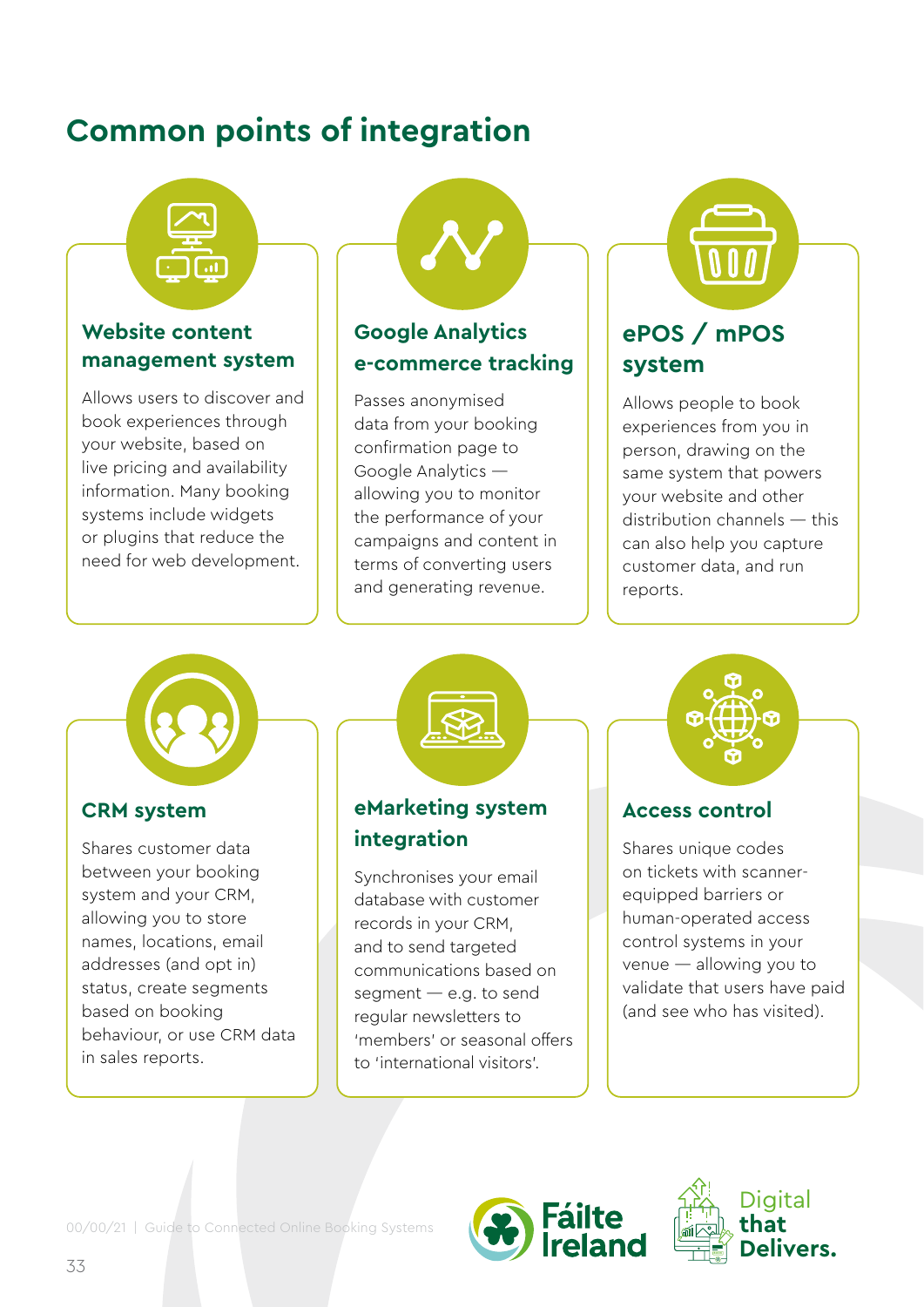## <span id="page-33-0"></span>**8. Operating**

Online booking systems can streamline — or even fully automate — many of your existing workflows. Using them to their full potential, however, will require time, training, and a willingness to transform ingrained practices.

### **Practice makes perfect**

Once you have completed the processes of selecting, activating, and integrating your online booking system, the next challenge is for you to start using that system.

This is where the 'transformation' really happens — and it isn't always easy or comfortable. If this is your first experience with online bookings, then it might seem strange the first time visitors simply turn up without interacting with you in advance.

And if you or your staff have ingrained ways of working, then it can take time — and a fair dose of patience — to adapt to new processes. It's often a good idea to involve your team right from the selection stage, to avoid imposing a system that doesn't work for them.

In most cases, however, unfamiliarity quickly gives way to enthusiasm, as your new systems and processes become a new — and hopefully better — normal. Some of the more commonly-reported benefits of updating to a fully-integrated online booking system include:

- **Scheduling and resource management.** As you take advantage of your booking platform you will be able to assign guides, manage your calendar and time more effectively.
- **• Customer relationship management.** You will be able to see patterns and consider new revenue streams you did not consider before. This will lead you to optimising products to different segments of the market or being able to target your key markets for more income or efficiency.
- **• Financial awareness.** With your sales coming in you will be able to import these directly into accounting software and start seeing trends throughout the week, month and year. After one or two seasons you will have a good knowledge of your incomes allowing for financial planning for your quiet periods and growth.
- **• Product and customer insights.** Draw on data from your sales reports to understand how your current products are working and plan the development of new ones. Don't be afraid to get rid of poorly-performing products to make space for new ones.
- **• Financial protection.** Issuing refunds through your booking platform and payment systems helps ensure that your customer has their money directly returned to the bank account they booked with. This creates a digital 'paper' trail and avoids frustrating customers.
- **Communication.** Depending on your booking platform you will be able to contact customers before and after tours and request reviews or up-sell other products. Loyalty discount codes, 'share with a friend', and 'rate our experience' campaigns can build your presence, improve retention and referral, and increase the lifetime value of your customers.